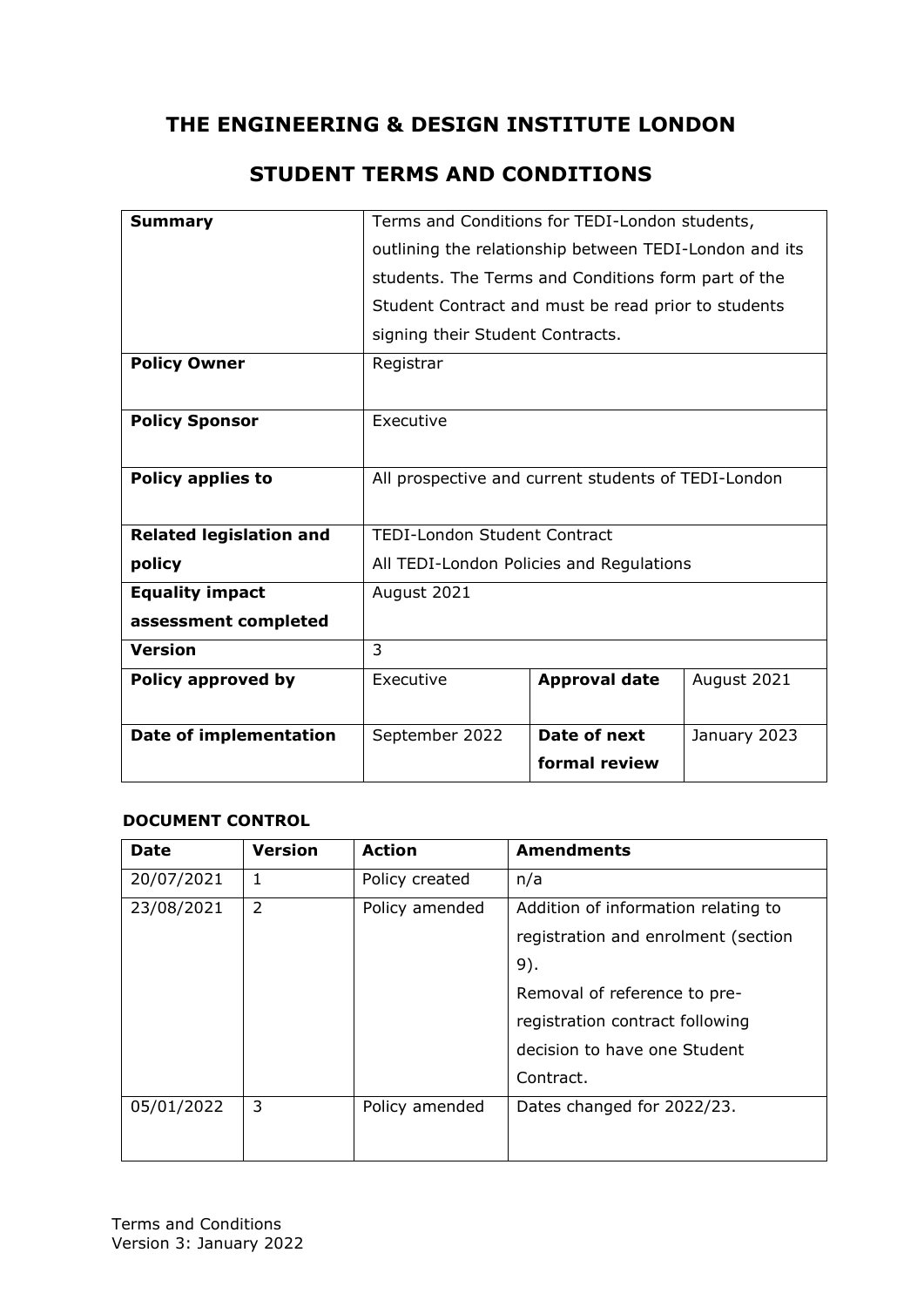# **Contents**

| 1.  |                                                            |
|-----|------------------------------------------------------------|
| 2.  |                                                            |
| 3.  |                                                            |
| 4.  |                                                            |
| 5.  |                                                            |
| 6.  |                                                            |
| 7.  |                                                            |
| 8.  |                                                            |
| 9.  |                                                            |
| 10. |                                                            |
| 11. |                                                            |
| 12. |                                                            |
| 13. |                                                            |
| 14. | PROGRAMME CHANGES OR CLOSURES IN INSTANCES WHERE WE CANNOT |
|     |                                                            |
| 15. |                                                            |
| 16. |                                                            |
| 17. |                                                            |
| 18. |                                                            |
| 19. |                                                            |
| 20. |                                                            |
| 21. |                                                            |
| 22. |                                                            |
| 23. |                                                            |
| 24. |                                                            |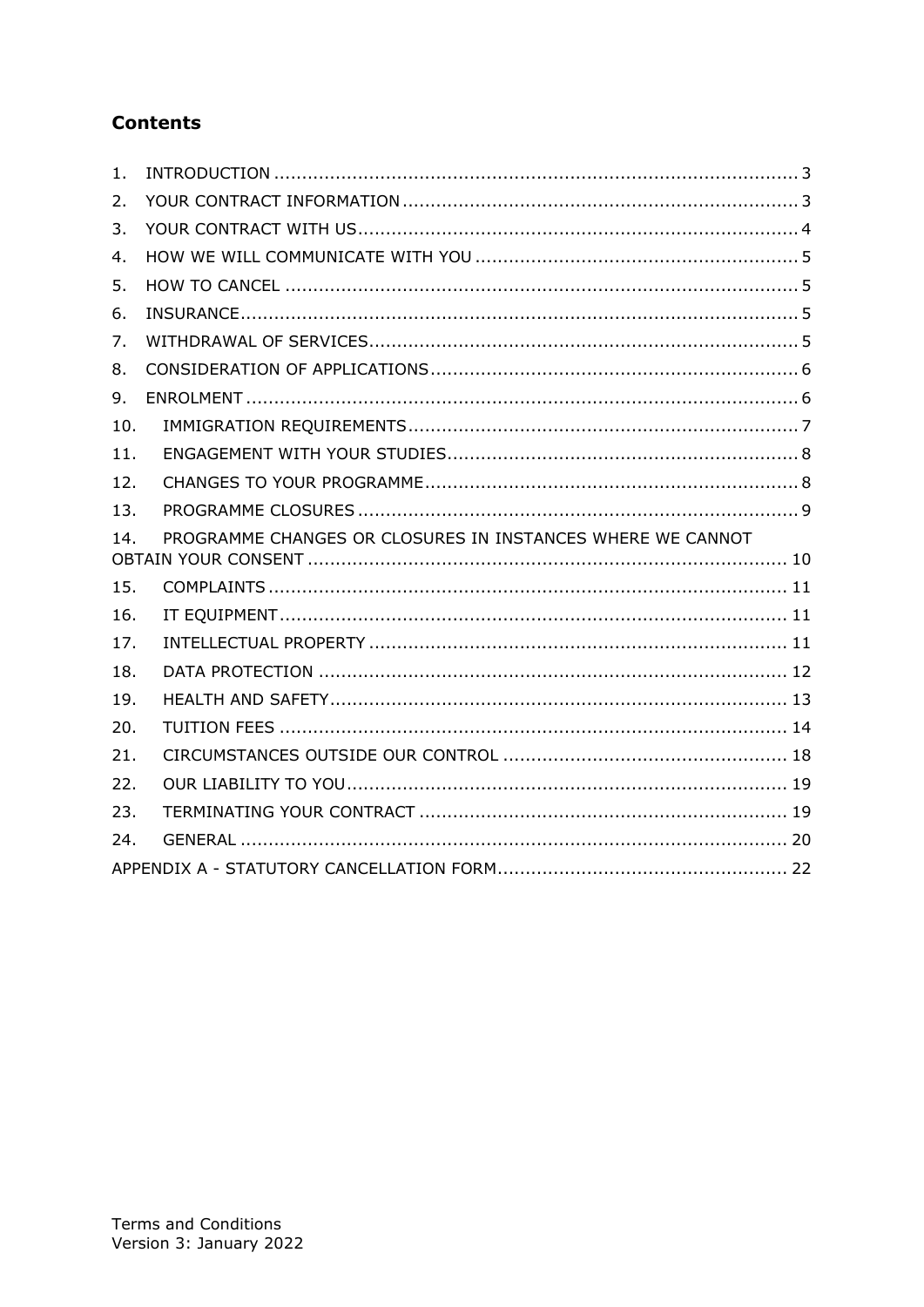# <span id="page-2-0"></span>**1. INTRODUCTION**

- 1.1. This document sets out in detail the relationship between you (the student) and us (The Engineering & Design Institute London, henceforth referred to as TEDI-London) which starts when you accept an offer of a place. It is your responsibility to read and understand them. Please contact the [Student Hub](mailto:studenthub@tedi-london.ac.uk?subject=Query%20about%20Terms%20and%20Conditions) if anything is unclear.
- 1.2. These Terms and Conditions apply from September 2022 and are updated annually. Note that you may have other contractual arrangements e.g. Accommodation, Student Loans Company; these will be subject to separate agreements.
- 1.3. TEDI-London may make reasonable changes to your Programme, these Terms and Conditions or our other obligations to you either before or after you have registered. These changes will be communicated to you in writing as far in advance of any change as reasonably possible and TEDI-London will take all reasonable steps to mitigate any negative impact on you caused by these changes. Reasons for making changes include, but are not limited to:
	- to make updates to reflect best practice and academic developments for the benefit of students
	- − to improve your programme and your experience of it
	- − to meet the requirements of external or accrediting bodies
	- − because of staff changes within TEDI-London, or
	- − changes to the law.
- 1.4. If you do not agree to us making an identified change, you may raise a complaint in accordance with Section 15. You may also decide to withdraw from your programme, in which case you must give notice in writing in accordance with Section 5.

# <span id="page-2-1"></span>**2. YOUR CONTRACT INFORMATION**

Before you apply for a place or accept the offer of a place at TEDI-London, you should familiarise yourself not only with this document but with the [Regulations and](https://tedi-london.ac.uk/policies/)  [Policies](https://tedi-london.ac.uk/policies/) which together make up your contract information. You should also refer to the [Student Protection Plan](https://tedi-london.ac.uk/policies/) which gives details of how we would handle major incidents or risks to the continuation of our business.

2.1. Terms of a significant nature have been marked as **bold** in this document.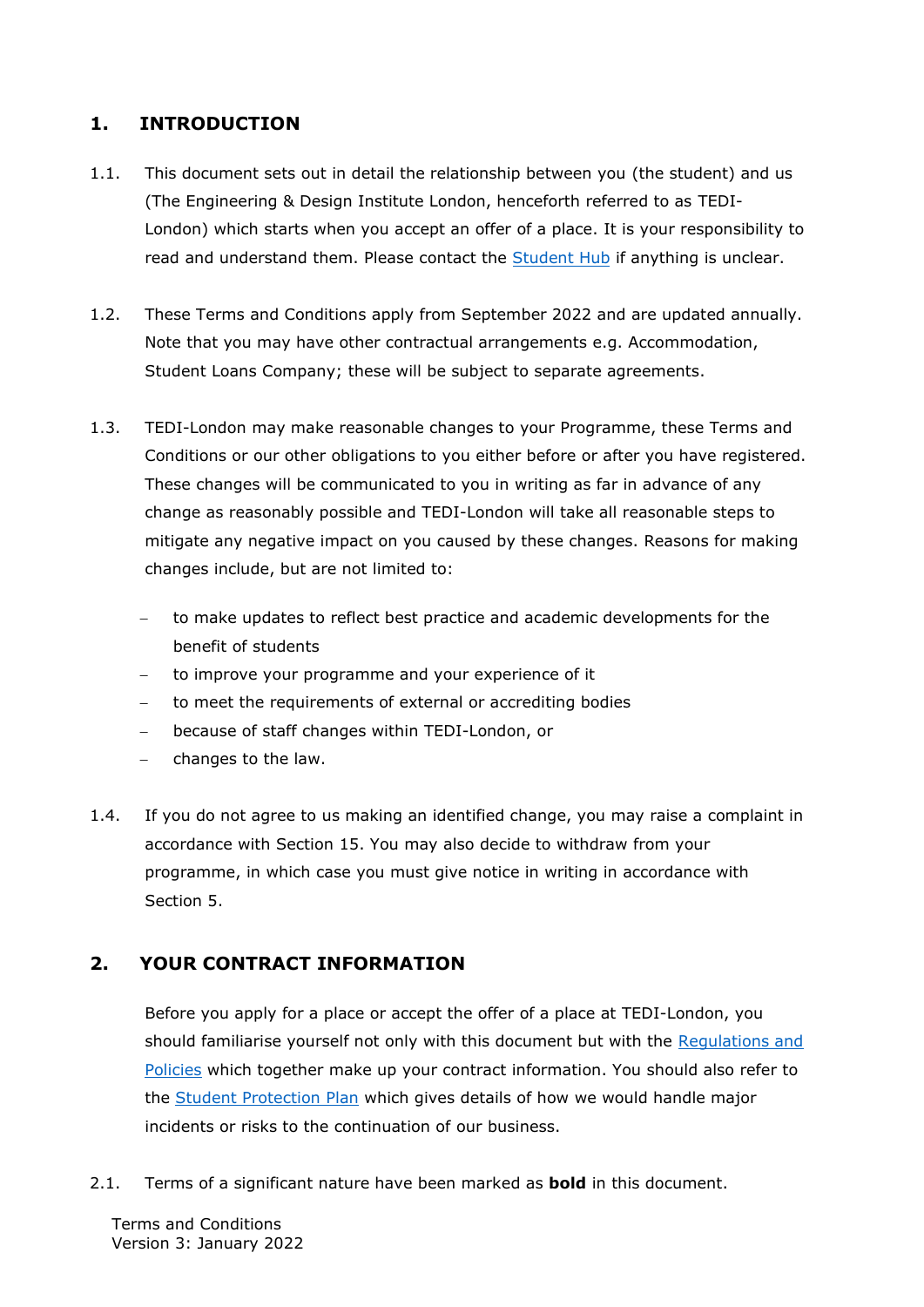2.2. When you accept the offer of a place at TEDI-London you agree to be bound by these Terms and Conditions and TEDI-London's [Regulations](https://tedi-london.ac.uk/policies/) and Policies. Therefore, we advise you to read these documents thoroughly.

### <span id="page-3-0"></span>**3. YOUR CONTRACT WITH US**

- 3.1. Your Student Contract forms your legal relationship with us. The Student Contract is formed when you meet the conditions of your offer (if any) and register as a student.
- 3.2. You are required to register at the start of your programme and to re-register annually. You will be required to accept our Terms and Conditions when you reregister.
- 3.3. **When you register, you become subject to the terms of the Student Contract, comprising the Terms and Conditions (this document and the Regulations, Policies and other documents referred to within it, available [here\)](https://tedi-london.ac.uk/policies/). It is at this point that you become liable for tuition fees.**
- 3.4. **If you fail to register but continue to access our facilities and services as if you had registered, you will be deemed to have accepted our Terms and Conditions and be liable to pay tuition fees in accordance with this contract and the [Student Fees Policy.](https://tedi-london.ac.uk/policies/)**
- 3.5. If your programme has already begun or is due to begin before the end of the statutory cancellation period referred to above, then, by accepting the offer of the place and/or by registering, you are agreeing that our service to you begins within the statutory cancellation period. Therefore, if you decide to cancel after the programme has begun, you may be required to pay a proportion of your tuition fees to cover the period from the commencement of our service to you until the date of cancellation. The Student Fees Policy sets out the proportion of Tuition Fee we will refund after cancellation.
- 3.6. All students starting a new programme can withdraw from the programme without charge within 14 days of the start of the academic year or the formal start date of the programme (whichever is the later). Beyond the statutory and permitted cancellation period set out above, tuition fee liability will be calculated in accordance with the [Student Fees Policy.](https://tedi-london.ac.uk/policies/)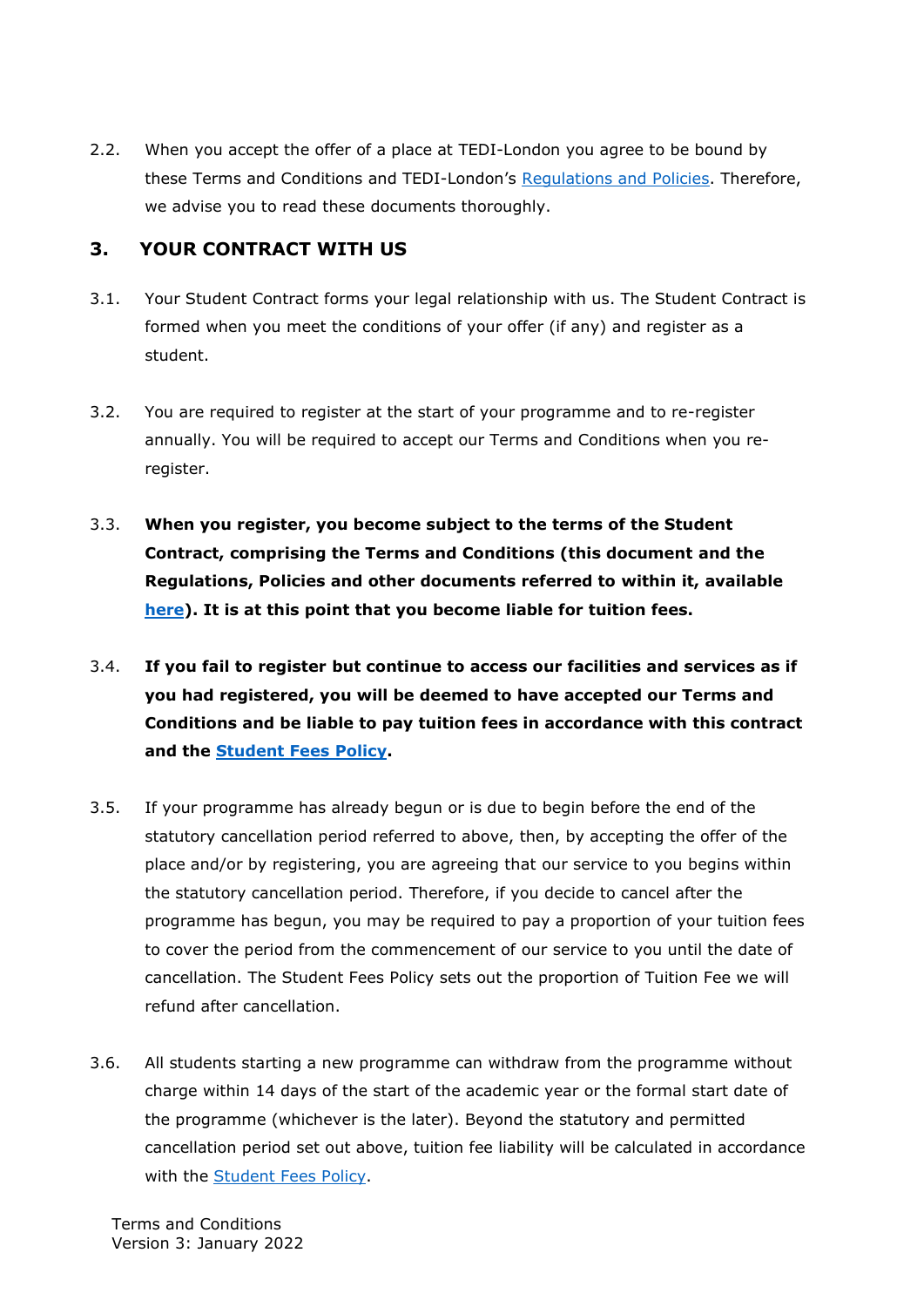# <span id="page-4-0"></span>**4. HOW WE WILL COMMUNICATE WITH YOU**

4.1. Once you have registered, we will contact you about your programme (timetables, assessments, administration such as room changes) and your studies (this will include how to make the most of your time at TEDI-London, support, opportunities). We will email you using your TEDI-London email address or via Teams, and you should therefore check both on a regular (at least daily) basis.

# <span id="page-4-1"></span>**5. HOW TO CANCEL**

- 5.1. You have the right to cancel your acceptance of the Student Contract within a period of 14 days after you accepted the Terms of this Agreement, without giving us a reason.
- 5.2. You must inform us of your decision to cancel via a letter or email. For convenience you may complete our Cancellation Form at [Appendix A,](#page-21-0) but it is not obligatory.
- 5.3. If you cancel your Student Contract within the cancellation period, we will refund all payments received from you in relation to this contract using the same means of payment as has been used for the initial transaction.
- 5.4. Beyond the statutory cancellation period, you must inform us of your intention to withdraw, by informing the Registry. Information about tuition fee refunds available is in the Student Fees Policy.

# <span id="page-4-2"></span>**6. INSURANCE**

6.1. **You should ensure that you have adequate insurance cover for your personal belongings (including mobile phones, electronic devices, computer equipment, cycles) before arriving at TEDI-London. We are not liable for damage to or loss of such personal property. In certain circumstances you may be required to obtain other types of insurance, for example medical insurance.** 

# <span id="page-4-3"></span>**7. WITHDRAWAL OF SERVICES**

- 7.1. We reserve the right to make variations to or withdraw services if such actions are reasonably considered to be necessary, for example, where:
	- a. information technology systems require essential maintenance work, upgrades, or repairs, or
	- b. improvements and changes are being made to our estate and facilities.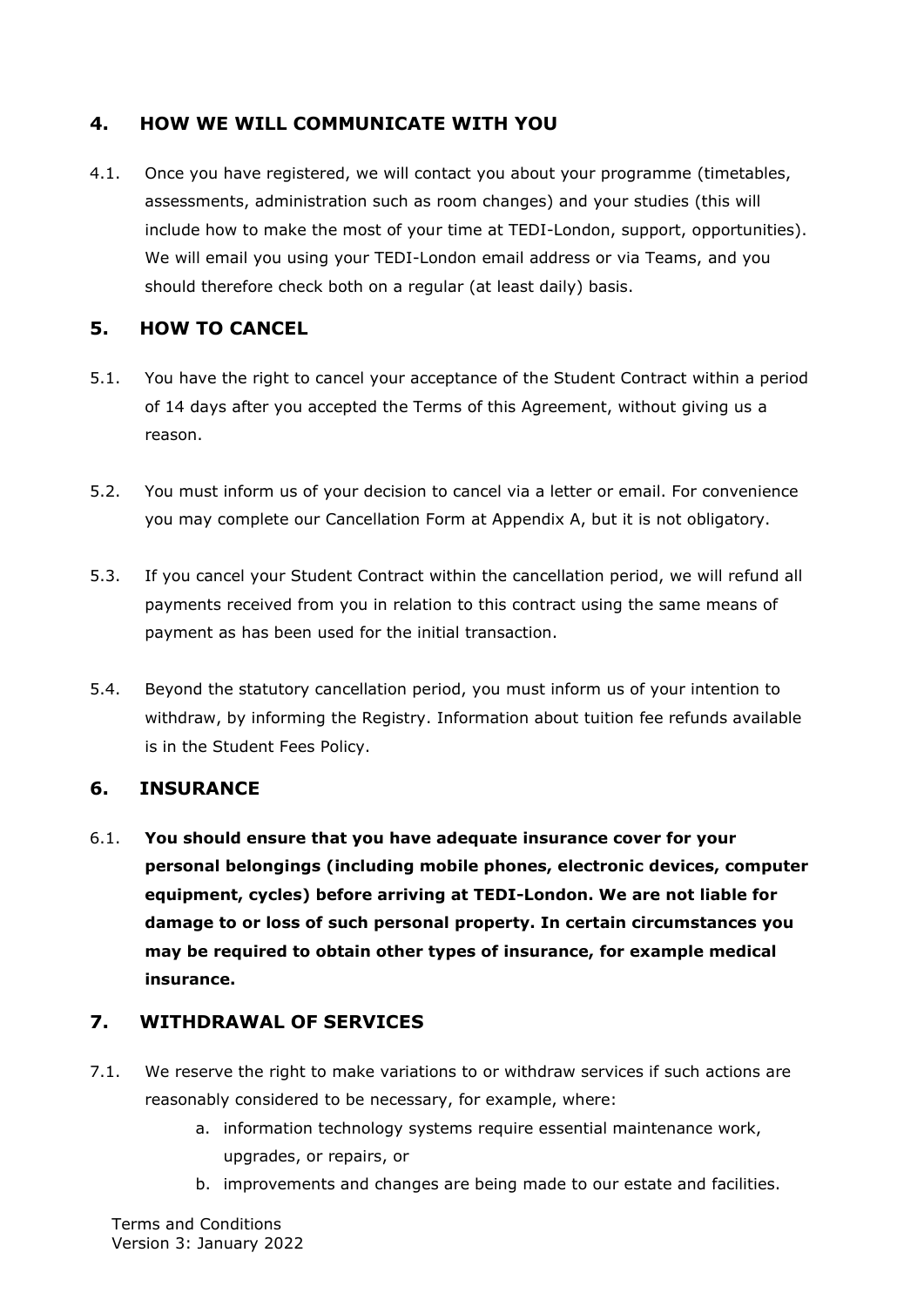- 7.2. We will take reasonable steps to mitigate the impact of such withdrawals on you wherever reasonably possible, for example by substituting alternative similar services, and giving warning of forthcoming changes or likely periods of nonavailability.
- 7.3. We are unable to guarantee that all services will always be available to all students but will endeavour to provide a reasonable level of provision when TEDI-London is open.

# <span id="page-5-0"></span>**8. CONSIDERATION OF APPLICATIONS**

- 8.1. We consider all applications on their merits. Although feedback is usually available, we are not obliged to provide reasons for admissions decisions.
- 8.2. We have committed not to make any changes to entry requirements during the admissions cycle. For the most up to date information please check our website.
- 8.3. Offers of a place may be conditional on you fulfilling either academic or other conditions which will be set out in your offer letter.
- 8.4. You have a right to appeal against the process leading to an admissions decision. The procedure to follow is set out in full in the [Admissions Policy.](https://tedi-london.ac.uk/policies/)

# <span id="page-5-1"></span>**9. ENROLMENT**

- 9.1. In order to commence your study on your programme you must enrol at TEDI-London and pay all applicable fees for your programme. We will write to you to let you know the process to be followed for enrolment.
- 9.2. If you do not enrol by the enrolment cut-off date, set annually, we reserve the right to refuse to enrol you and withdraw you from your programme (without liability). **The cut-off date for 2022/23 enrolment is Friday 7 October 2022.**
- 9.3. We will ask you to re-enrol for each subsequent academic year. This is to confirm your intention to continue your programme and will not create a new contract in respect of your programme.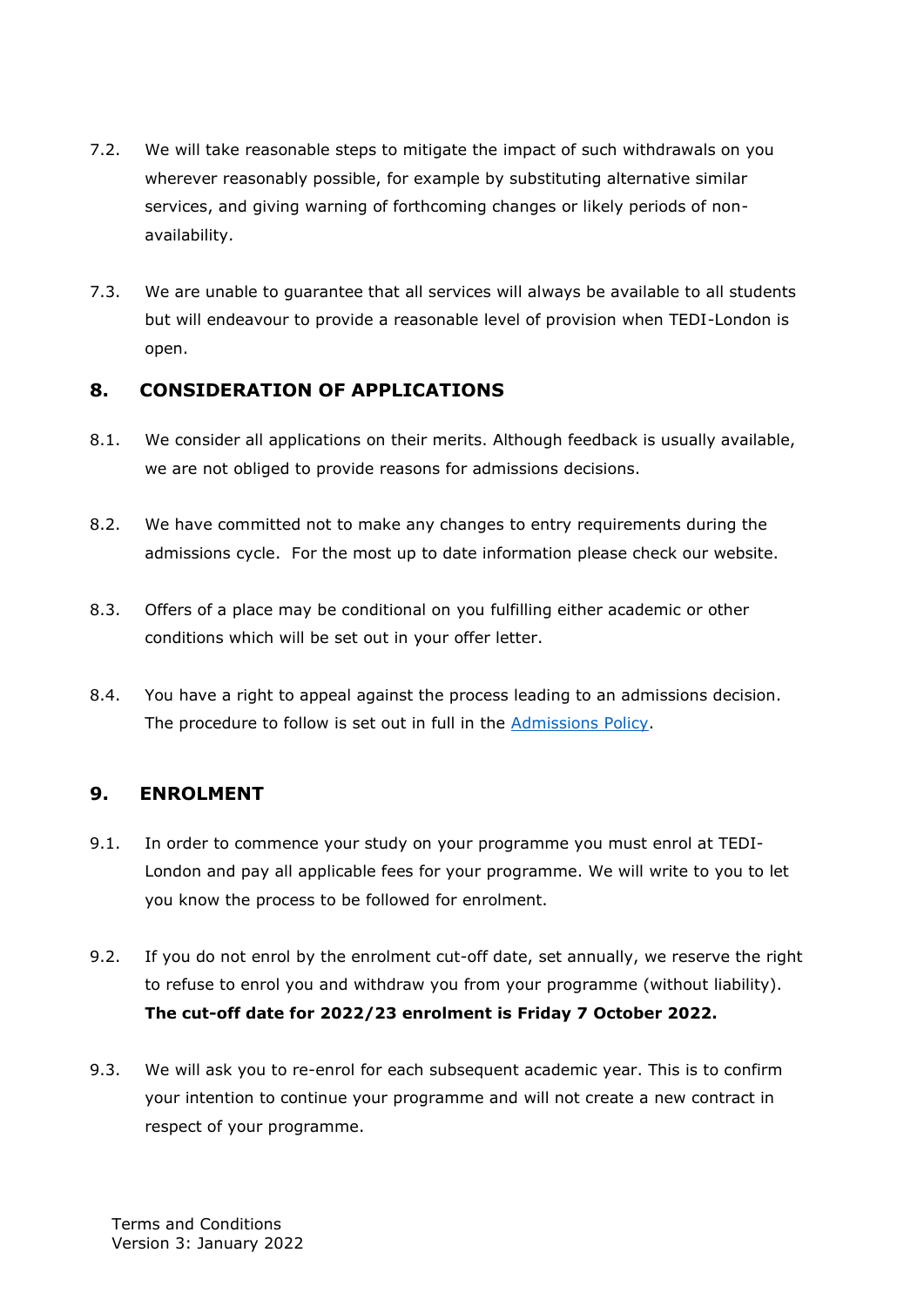- 9.4. When you attend enrolment where you attend in person, you must provide to us proof of your identity and proof that you have satisfied all the Entry Requirements in the form of original official documents, certificates issued by a recognised awarding body and official translations of any certificates which are issued in any language other than English.
- 9.5. For international students who are non-EEA nationals, in addition to providing proof of identity and documentation relevant to meeting your Entry Requirements, you will also be required to provide original evidence of your right to study in the UK, in the form of an original valid visa or biometric residence permit.
- 9.6. If you fail to provide proof of identity, evidence of meeting the Entry Requirements specified for you, or evidence of your right to study in the UK as applicable, we will be entitled to cancel the Contract on written notice to you, or suspend you from your programme and not allow you to enrol at TEDI-London, in each case without liability to you and we shall not be responsible for any related or ancillary costs or losses you incur.
- 9.7. By completing the enrolment process, you warrant and represent that:
	- 9.7.1. you have an immigration status that entitles you to undertake your programme (see section 10 below for further details)
	- 9.7.2. you have met all the Entry Requirements, and
	- 9.7.3. the information provided by you to us in your application is true, accurate and complete and does not omit any material information relevant to your application, your attendance as a student of TEDI-London or your immigration status.

# <span id="page-6-0"></span>**10. IMMIGRATION REQUIREMENTS**

10.1. **We have a legal obligation to ensure that all students comply with UK immigration requirements and hold the appropriate visa. As part of the immigration process you will be required to have competency in the English language and there will also be other requirements relating to employment, health checks and attendance. Failure to comply with any of these requirements may result in your visa being cancelled and you being withdrawn from TEDI-London. More information about visa requirements is available on the [UK Visa and Immigration website.](https://www.gov.uk/browse/visas-immigration/student-visas)**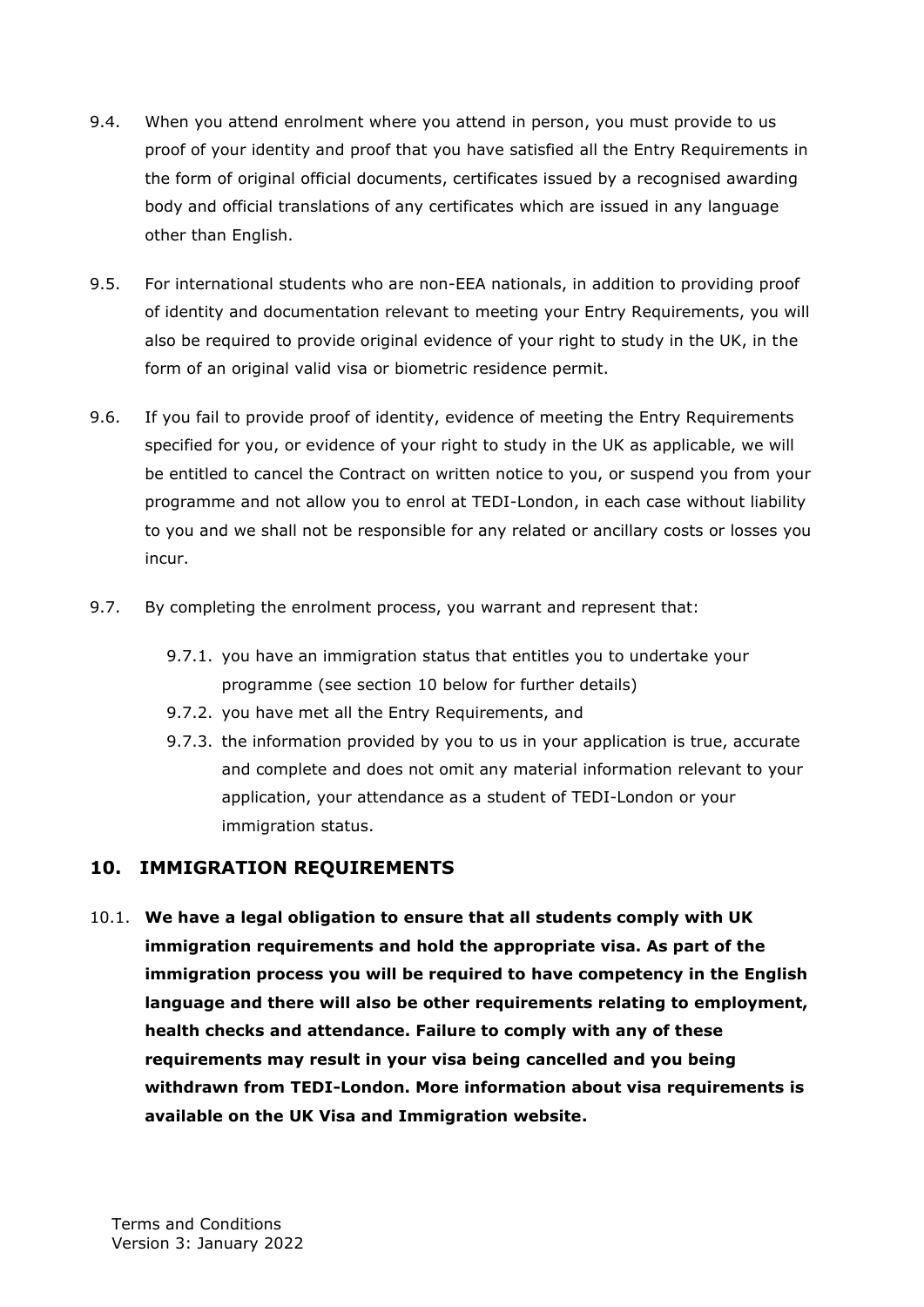10.2. On receipt of your application, we assess your fee status to determine the amount of tuition fees you are likely to pay. There is further detail on the process for this in the [Student Fees Policy.](https://tedi-london.ac.uk/policies/)

### <span id="page-7-0"></span>**11. ENGAGEMENT WITH YOUR STUDIES**

- 11.1. You should engage with all learning activities which form part of your programme, and you should only be absent for medical or other personal reasons agreed in advance with the Academic Director.
- 11.2. You should be aware that some programmes and modules require a specific level of attendance which will be clearly stated in the Programme or Module Specification. We will normally timetable our teaching to take place from Monday to Friday between the hours of 9.00 am and 6.00 pm.
- 11.3. There may be additional attendance and engagement requirements if you have a Student visa.
- 11.4. **If your engagement is considered unsatisfactory, we will invoke the processes outlined in the [Attendance and Engagement Policy.](https://tedi-london.ac.uk/policies/)**

#### <span id="page-7-1"></span>**12. CHANGES TO YOUR PROGRAMME**

- 12.1. **Programmes are subject to review and development on an ongoing basis and changes may sometimes be necessary, for example to ensure that programme content is up to date and relevant, to comply with the requirements of professional bodies or because of student feedback or external examiner reports. We will normally only make changes where we consider it necessary to do so or in your best interests, but occasionally may have to make changes for reasons outside of our control.**
- 12.2. We will normally only make changes if the overall effect is either neutral or advantageous to you. Negative changes may sometimes be unavoidable because of unforeseen issues such as staff availability, student numbers or the availability of other resources, but we will seek to minimise the impact of any changes on you.
- 12.3. You agree that we may make non-material reasonable changes without giving you notice to ensure you are provided with the best quality of educational experience, including by keeping programme content and delivery up to date and relevant. We regularly formally review all our taught provision in line with national, professional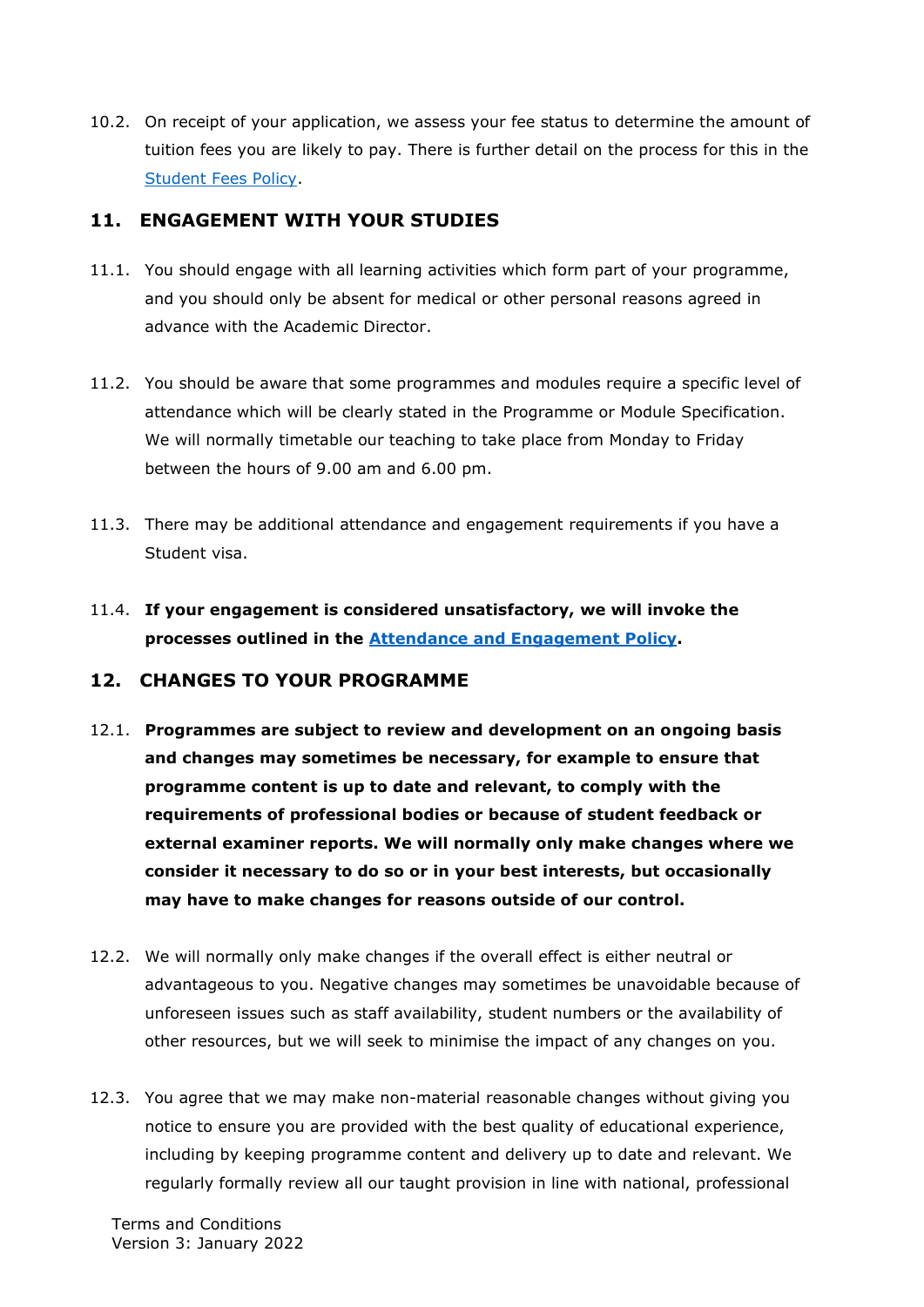body and regulatory requirements to ensure that the design, academic standards and quality of learning opportunities remain appropriate to the awards to which they lead and are informed by reference to our Regulations and Policies, national benchmarks and relevant professional and employment demands.

- 12.4. We will not normally make a material change to your programme without the written agreement of a majority of those registered on the programme who will be affected by the change proposed. A material change is:
	- a. a change of award title,
	- b. a change to the availability of or discontinuation of a core module,
	- c. a change to the type of assessment for your programme.
- 12.5. We will take reasonable steps to consult with you and if possible, to obtain your consent (including where you are an applicant who has accepted an offer and may be directly affected by the change) and will inform you if that change is implemented. If our implementation of the change causes you exceptional detriment or hardship, we will work with you to try to reduce the adverse effect on you or find an appropriate solution, such as identifying an alternative programme for you at another institution.
- 12.6. If you remain dissatisfied with the changes, you will be offered the opportunity to withdraw from the programme and receive a refund, including any deposit you may have paid.

#### <span id="page-8-0"></span>**13. PROGRAMME CLOSURES**

- 13.1. In exceptional circumstances it may be necessary to close your programme e.g. following advice from our regulator, loss of teaching staff or insufficient students registered on the programme to deliver the educational service required.
- 13.2. If we review a programme and decide to close it for future intakes, we will make sure that appropriate arrangements are in place for current students on the programme (including students who have deferred or are resitting) to complete the programme. We will continue to manage and maintain academic quality and standards and continue to provide appropriate learning opportunities.
- 13.3. If we withdraw a programme that you have applied for or accepted an offer on (for example because the numbers recruited to it are so low that it would not be possible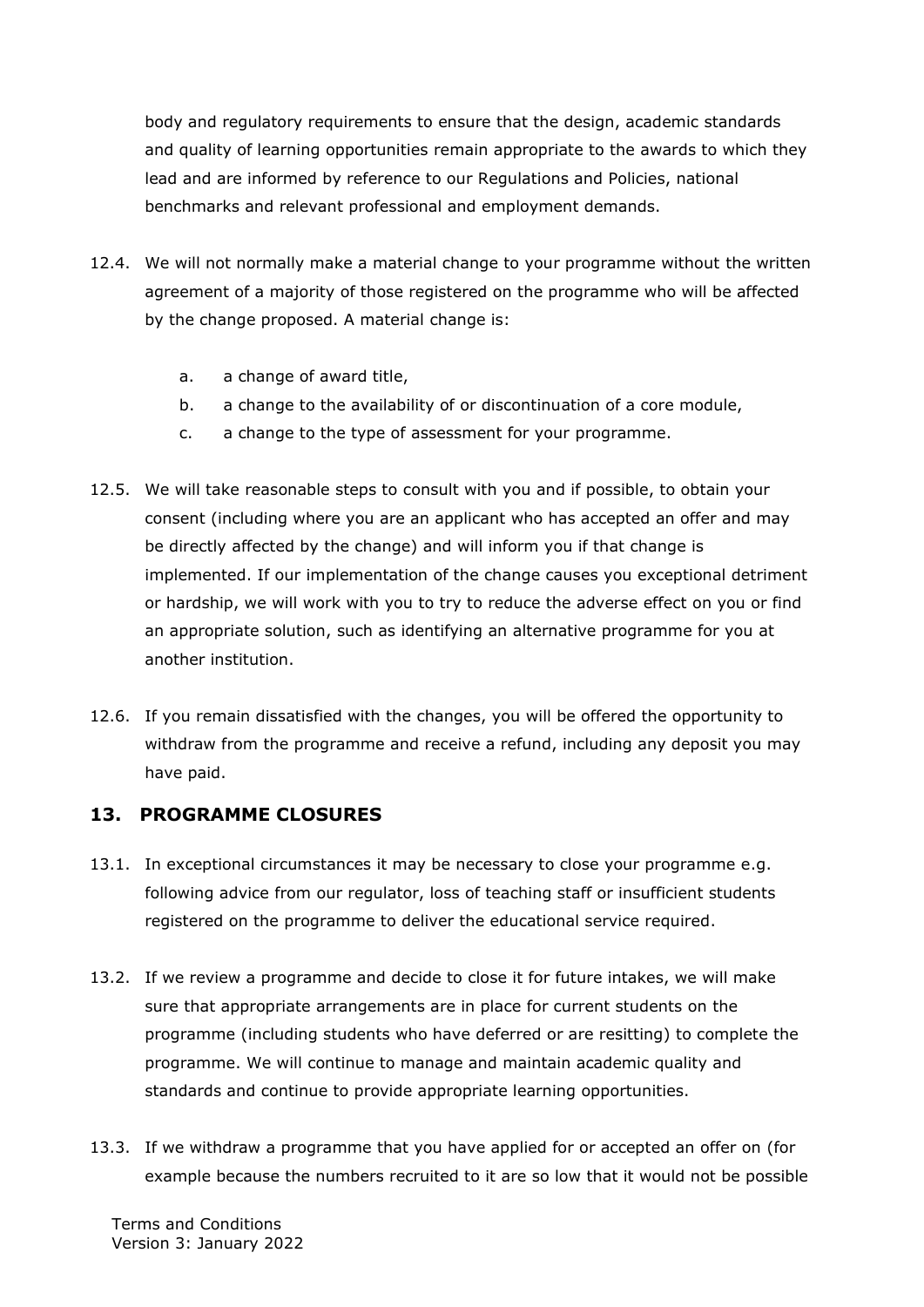to deliver an appropriate quality of education for students registered on it), we will attempt to offer you an alternative arrangement such as a place at a different institution or a refund of your tuition fee and deposit if already paid.

# <span id="page-9-0"></span>**14. PROGRAMME CHANGES OR CLOSURES IN INSTANCES WHERE WE CANNOT OBTAIN YOUR CONSENT**

- 14.1. There may be instances where we are required to make changes to or to close programmes and cannot obtain your consent. This would include changes mandated by our professional bodies, or the Office for Students, or loss of regulatory body approval. In these instances, we would provide you with notice. This notice period would depend on the specific circumstances of the change or closure. We would provide reasonable steps to provide a notice period that allows you to complete your studies or transfer to another programme outside of TEDI-London. In these circumstances we would also:
	- − Create a plan to work with and support students affected, including communications
	- Meet in person or virtually with affected students individually and collectively at the earliest possible opportunity to inform you about the situation and the reasons
	- Set out the actions that we would take to identify alternative programmes
	- Provide you with support from our wellbeing services
	- − Signpost the availability of support from the King's College London Students' Union
	- Write to you to confirm the position and the information communicated verbally
	- Provide timescales in which you may wish to submit formal responses dependent on the specific circumstances
	- − Confirm the process for any formal complaints about the implementation of the [Student Protection Plan](https://tedi-london.ac.uk/policies/)
	- Make provision for any compensation in line with our Refund and Compensation [Policy](https://tedi-london.ac.uk/policies/)
- 14.2. Please consult the [Student Protection Plan](https://tedi-london.ac.uk/policies/) for further information.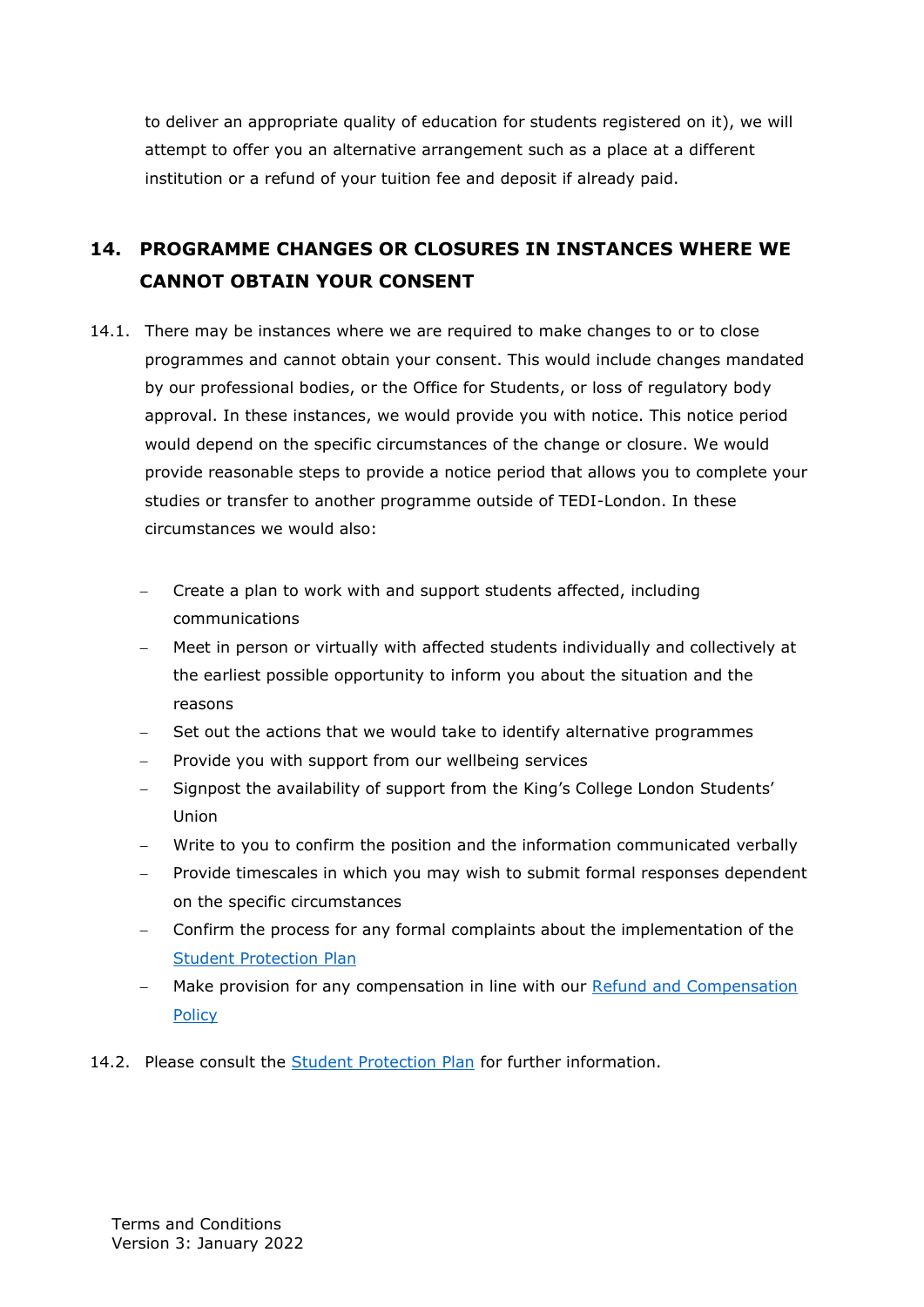### <span id="page-10-0"></span>**15. COMPLAINTS**

- 15.1. If you are an applicant and have concerns about the way your application was handled, you may wish to invoke the Admissions Appeals process outlined in the [Admissions Policy.](https://tedi-london.ac.uk/policies/)
- 15.2. Once you have enrolled as a student you are entitled to raise any concerns with any aspect of our service by means of the **Student Complaints Policy.** Our Student Complaints Policy explains how to submit a complaint to TEDI-London and how you can request a review of the complaint by the Office of the Independent Adjudicator for Higher Education (OIA) if you are dissatisfied with the outcome of the TEDI-London complaints process.

#### <span id="page-10-1"></span>**16. IT EQUIPMENT**

- 16.1. You will have access to the use of TEDI-London's IT facilities while you are a registered student. You must be aware of and observe our [IT Usage Policy.](https://tedi-london.ac.uk/policies/)
- 16.2. **Personal IT equipment can be connected to the TEDI-London network as set out in the [IT Usage Policy.](https://tedi-london.ac.uk/policies/) If you connect to the network, you do so on the basis that you accept all risks associated with the connection (e.g. computer virus) and we accept no liability, save for loss or damage caused directly by the negligence or breach of contract by TEDI-London or our staff, and provided always that we accept no liability for any indirect and consequential losses.**

#### <span id="page-10-2"></span>**17. INTELLECTUAL PROPERTY**

- 17.1. Intellectual property is the term used to describe the outputs of your creative and intellectual efforts, such as inventing a new process or product. It can allow you to own things you create in a similar way to owning a physical property. You can control the use of your IP, use it to gain financial reward and prevent others from using your IP without your permission.
- 17.2. The four main types of IP are:
	- a. Copyright protects material such as literature, art, music, sound recordings, films and broadcasts.
	- b. Designs protect the visual appearance or eye-appeal of products.
	- c. Patents protect the technical and functional aspects of products and processes.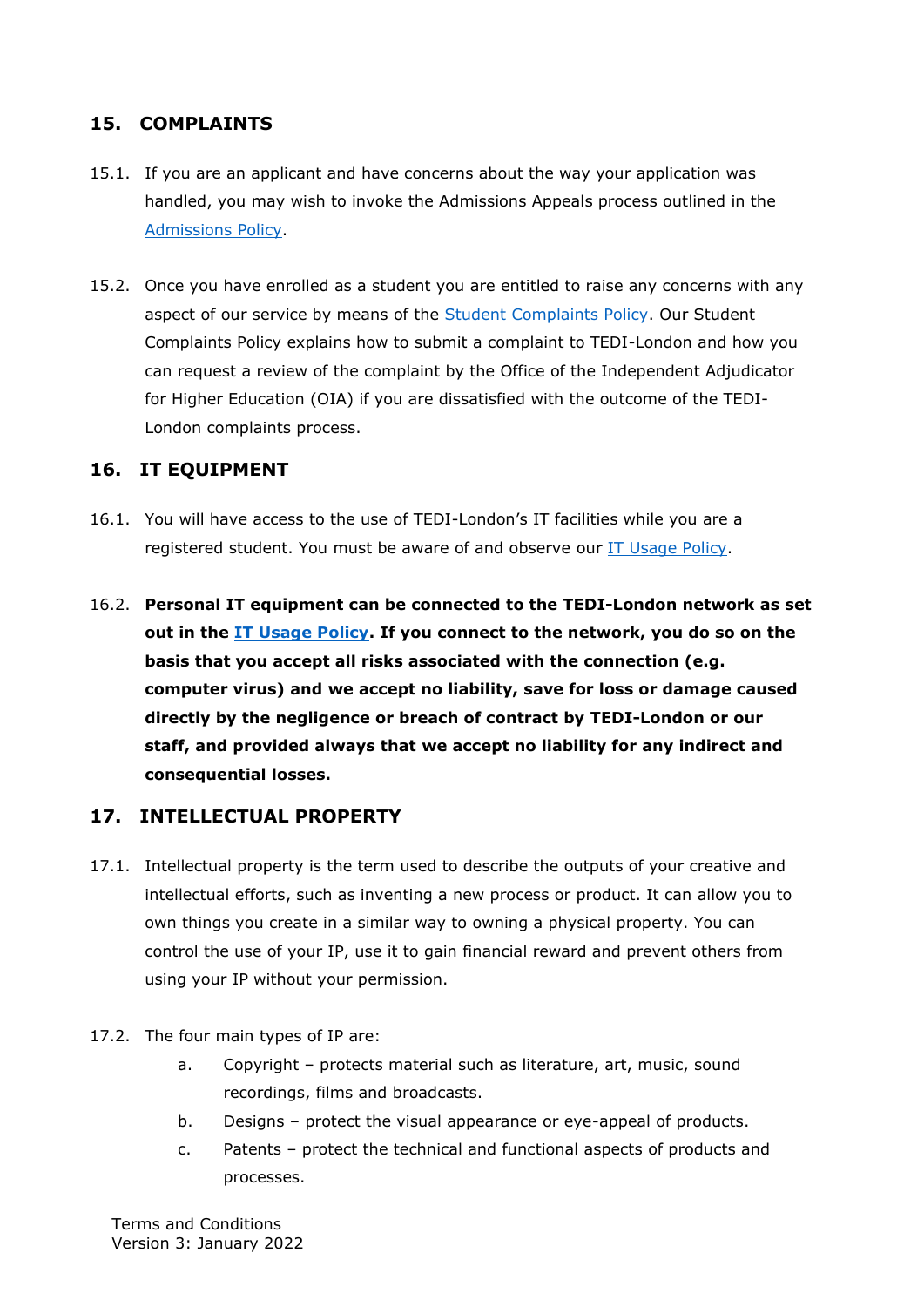- d. Trademarks protect signs that can distinguish the goods and services of one trader from those of another.
- 17.3. More than one type of IP may apply to the same creation. Patents, registered trademarks, and registered designs are protected through application to the patent office in the countries where you seek to protect your work. Copyright and design rights are known as unregistered rights where your legal rights arise automatically upon creation of the work. There is no need to file an application for protection.
- 17.4. **As a general principle, you are the owner of all copyright and other intellectual property rights in the works which you create during your programme. Because of our close association with industry, outputs from some projects undertaken with industry may have alternative IP arrangements. Further information will be available in our IP Policy (forthcoming). As a student of TEDI-London, you agree to grant us permission to use your work or copies of your work (digital or otherwise) for academic, teaching and marketing purposes.**

### <span id="page-11-0"></span>**18. DATA PROTECTION**

- 18.1. As a Data Controller, TEDI-London is committed to protecting the privacy and security of your personal data in accordance with the General Data Protection Regulation (GDPR). [Our Privacy Notice](https://tedi-london.ac.uk/privacy-policy/) and [Privacy and Data Protection Policy](https://tedi-london.ac.uk/policies/) set out how we use, manage, and protect your personal information. We collect and process information about you under the terms of this contract for teaching and administrative purposes, as outlined in the [record of processing activities \(ROPA\)](https://tedi-london.ac.uk/wp-content/uploads/2021/09/ROPA-Students-TEDI-2021-09-16.pdf) document. As a data subject, you have several rights: you can request access to your data, ask us to correct any inaccurate data or to stop processing your data. For more information or to exercise your data subject rights, you can contact the [Data Protection Officer.](mailto:dpo@tedi-london.ac.uk)
- 18.2. We may check the accuracy of any personal information you provide against relevant external sources. We will process and store your data on secure networks and disclose data only within the terms of the Privacy Notice and Privacy Data Protection Policy. We are reliant on you for much of the data we hold. You can help us keep your records up to date by notifying us of any alterations to your address, personal details, or programme enrolments. For full details please refer to our [Privacy and Data Protection Policy.](https://tedi-london.ac.uk/policies/)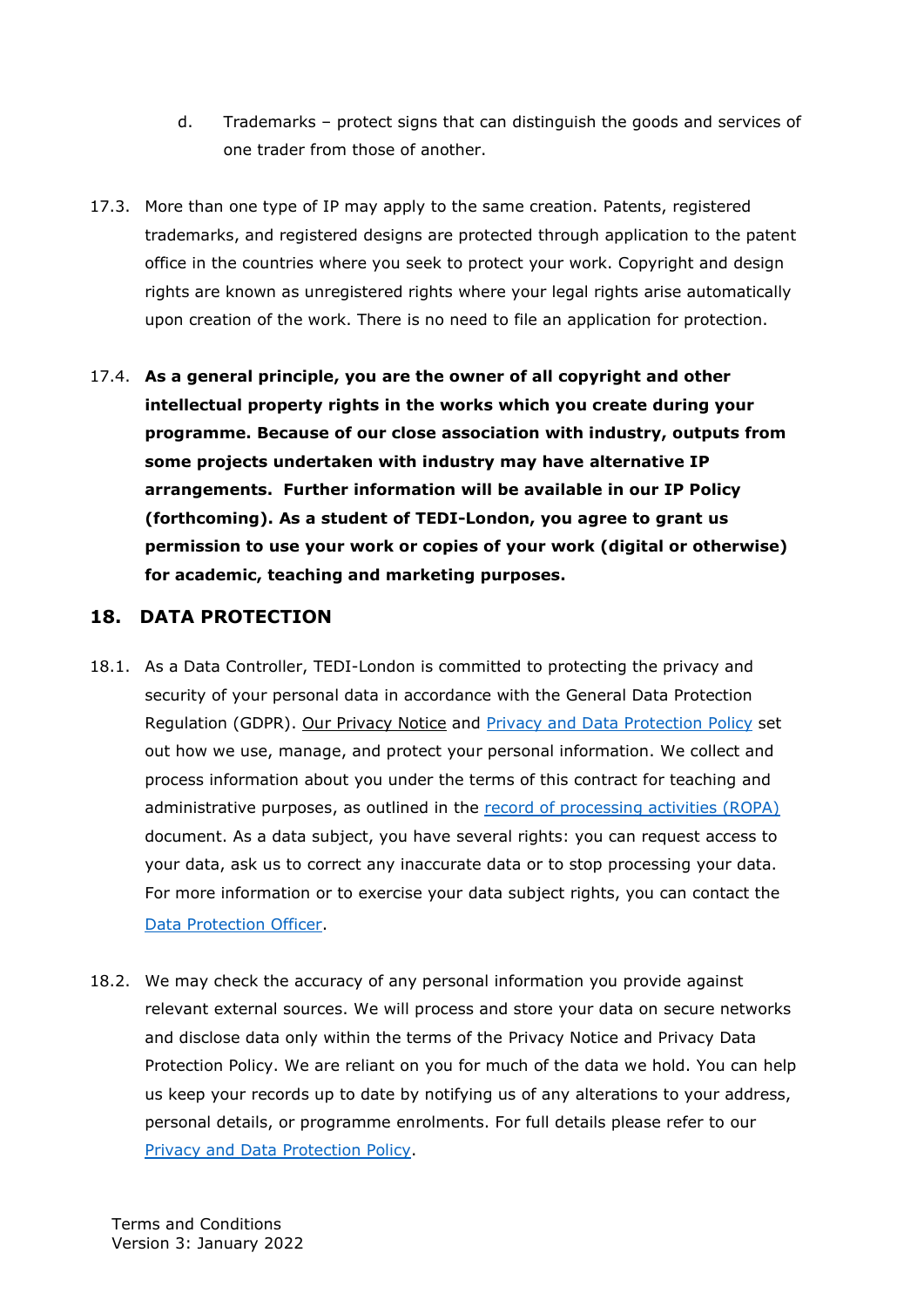- 18.3. If you are dissatisfied with the way we have processed your personal data, or have any questions or concerns about your data please contact the [Student Hub](mailto:studenthub@tedi-london.ac.uk) or [Data](mailto:dpo@tedi-london.ac.uk?)  [Protection Officer,](mailto:dpo@tedi-london.ac.uk?) if we are not able to resolve the issue to your satisfaction, you have the right to complain to the Information Commissioner's Office (ICO).
- 18.4. We will monitor your attendance for the purposes of programme attendance requirements, immigration/student visa compliance and for professional body requirements. We will use this monitoring data as evidence of your engagement with the programme which may result in appropriate intervention.
- 18.5. You give us permission to share your data with King's College London and King's College London Students' Union in order that affiliate accounts can be created for you to access Students' Union services.

# <span id="page-12-0"></span>**19. HEALTH AND SAFETY**

- 19.1. We will take all steps necessary to ensure the health, safety, and wellbeing of all members of the TEDI-London community, including staff, students, and visitors, and we will conduct our affairs in such a way as to protect everyone who may be affected by our activities.
- 19.2. You should be aware of the safety rules applying to buildings, read the safety notices, know what to do in the event of a fire, and be aware of escape routes from your place of study or any other area you may occupy.
- 19.3. In addition, if you have either permanent or temporary mobility disabilities which might affect your ability to leave a building or use the stairs unaided, you should provide information to enable us to implement personal emergency evacuation plans (PEEPs) and fulfil our obligations in relation to fire safety arrangements.
- 19.4. There are restrictions on bringing hazardous materials or substances onto our premises which could give rise to safety or security concerns e.g. flammable materials, gas canisters, pyrotechnics, toxic chemicals, illegal substances, and drugs etc.
- 19.5. We will provide you with induction and training relating to health and safety appropriate to your programme of study. This will include:
	- a. fire evacuation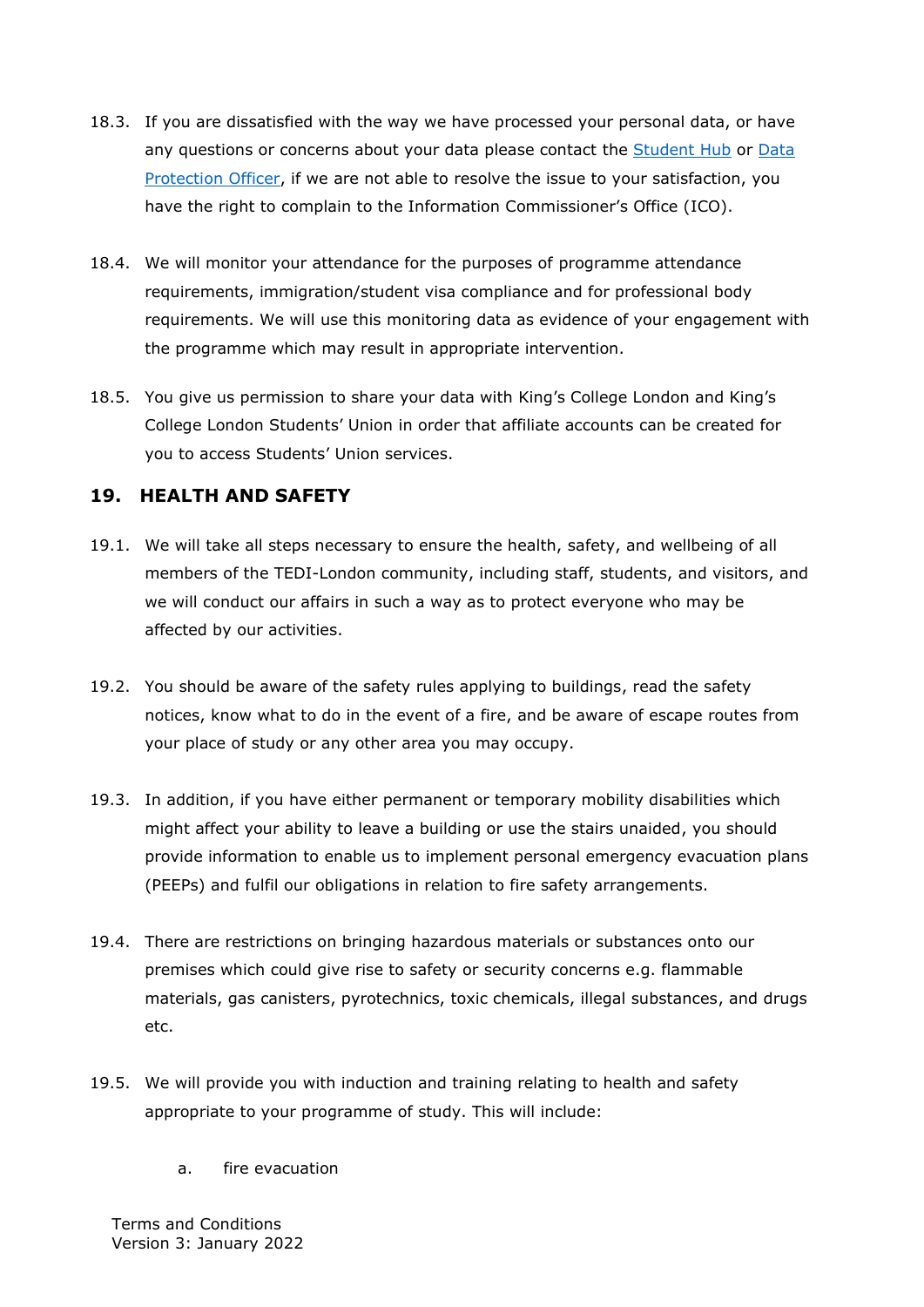- b. accident prevention and reporting (accidents should be reported to the member of staff in charge of the session or to the Student Hub)
- c. safe use of materials/equipment
- d. any hazardous substances
- e. specific policies/safe working procedures
- f. risk assessments/safety precautions.
- 19.6. Safety regulations and procedures will also apply during off site activities such as field trips. Everyone has a legal duty not to interfere or misuse anything that has been provided in the interests of welfare, or health and safety, and to co-operate with TEDI-London where duties are imposed under the Health and Safety at Work Act or other statutory provisions.
- 19.7. Your health and safety responsibilities include avoiding reckless behaviour and taking positive steps to identify, understand and report potential hazards. You are required to comply with safety rules and procedures and ensure that nothing you do or fail to do will place yourself or others at risk. In the first instance, any issues regarding health and safety should be reported to the Head of Facilities, Health and [Safety.](mailto:campus@tedi-london.ac.uk)

# 19.8. **Our Student [Discipline](https://tedi-london.ac.uk/policies/) Policy may be invoked if you break specific safety regulations. Failure to follow safety rules may also result in a criminal prosecution.**

#### <span id="page-13-0"></span>**20. TUITION FEES**

- 20.1. Our Student Fees Policy sets out everything you need to know about our Tuition Fees and the main points are summarised in our 'Key Facts about Fees' document.
- 20.2. You will be charged a **Tuition Fee** for each year of your programme. This fee covers the educational and related services made available to you whilst you study with us, including tuition/ supervisory services, access to learning and technical resources, assessment of submitted work, the use of special equipment, consumables, materials and facilities, support, and welfare provision.
- 20.3. For the 2022/23 academic year TEDI-London, will not charge additional fees to cover part or all the cost of special equipment, consumables, or facilities over and above the Tuition Fee. For further information, please see the **Student Fees Policy**.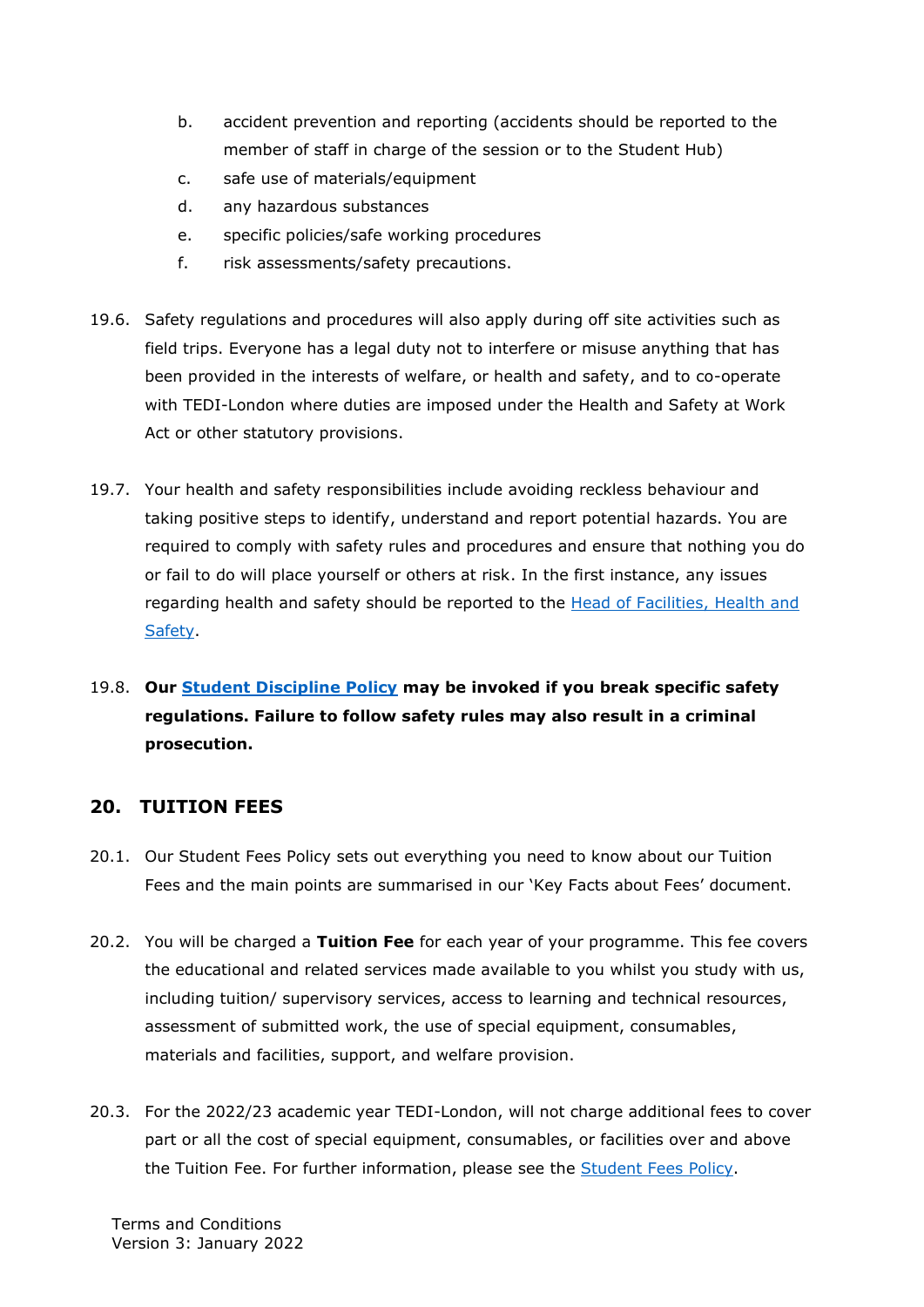- 20.4. The UK Government regulates the maximum Tuition Fee chargeable and any annual increments for Home undergraduate students (Students from England, Wales, Scotland, Northern Ireland, the Channel Islands, and the Isle of Man. Fee status will be determined upon application and may also depend on your residency status). TEDI-London's Tuition Fee level reflects the maximum applicable fee cap for undergraduate courses designated for statutory support.
- 20.5. We will not increase fees for Home students on regulated fees above the UK government's maximum regulated Tuition Fee limit set for the relevant academic year. Normally the UK government gives warning of any changes to regulated fees.
- 20.6. TEDI-London sets all other Tuition Fees which are part of the course; details can be found [here.](https://tedi-london.ac.uk/faqs/) These Tuition Fees are reviewed annually and are subject to a maximum annual increase of the higher of 5% or the consumer price index (CPI) rate of inflation. See the Student Fees Policy for further details. We will publish fee changes on our programme web pages approximately one year in advance of the relevant academic year.
- 20.7. All prospective students joining TEDI-London must provide all necessary fee assessment information requested to the Admissions Team to enable your fee assessment to take place prior to the start of your programme. TEDI-London adheres to the guidelines as set out by the UK Council for International Student Affairs (UKCISA). Please refer to the [UKCISA website](http://www.ukcisa.org.uk/) for the rules and procedures regarding Tuition Fee status.
- 20.8. Except for specific cases, as defined by UKCISA, Tuition Fees will be charged relative to your fee status at the point of enrolment and will continue to be charged at that rate for the duration of the academic year.
- 20.9. **Before registering at TEDI-London we would ask that you have put in place arrangements to ensure that you have sufficient funds to cover your studies and any associated costs.**

#### **Self-Funded Students**

20.10. Students who are funding their own Tuition Fees may pay either pay in full or in three equal instalments on the designated dates set out below.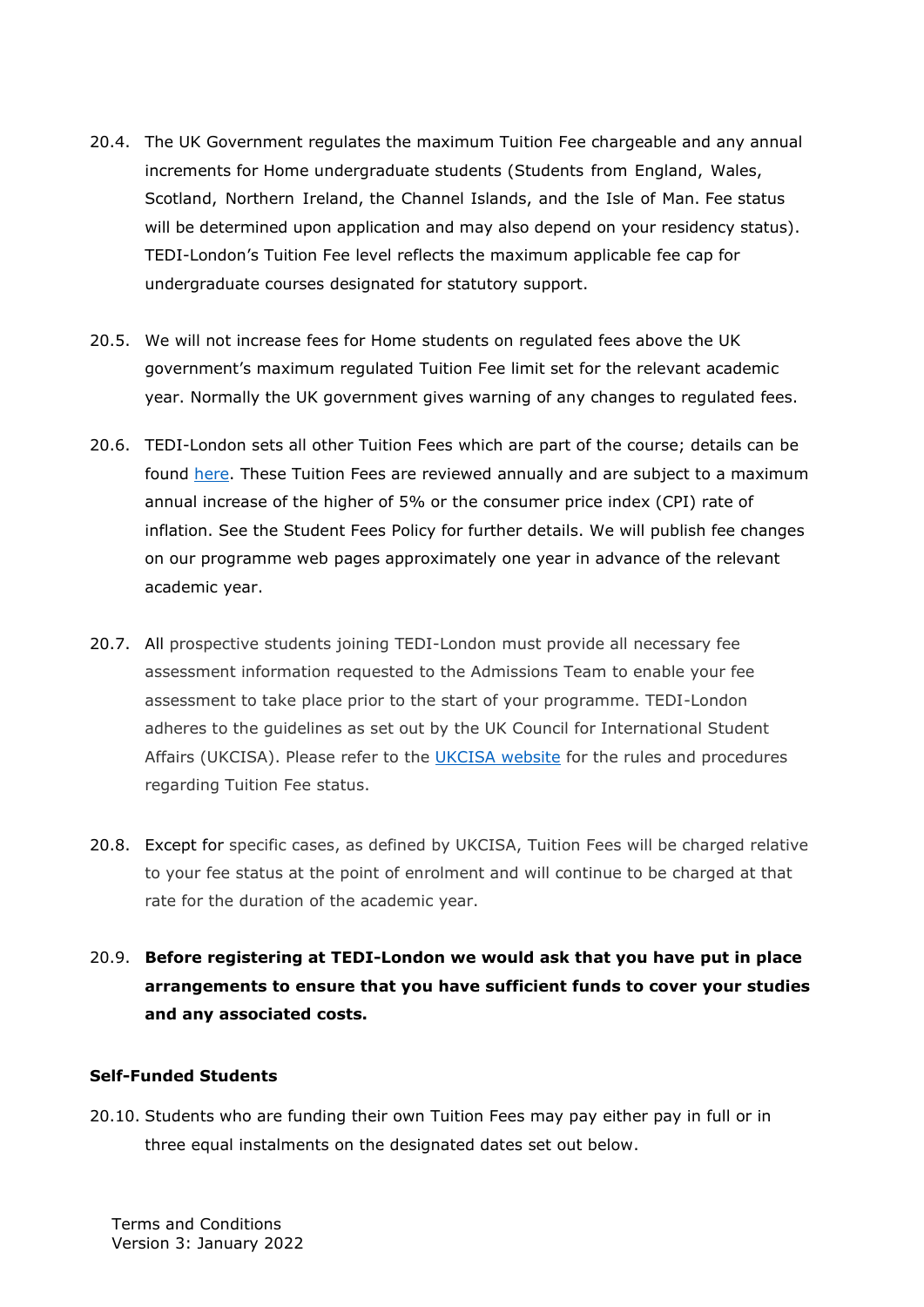20.11. For programmes commencing September 2022, the designated payment dates for 2022/23 are:

| Instalment 1 | Due by Friday 30 September 2022 |
|--------------|---------------------------------|
| Instalment 2 | Due by Friday 13 January 2023   |
| Instalment 3 | Due by Friday 14 April 2023     |

20.12. Any alterations to the instalment plan as set out can only be made with the written agreement of the Student Hub. Should you be considered by TEDI-London to have extenuating circumstances, the Student Hub may agree for the Tuition Fees to be paid on dates other than those specified. In this instance, TEDI-London reserves the right to request that evidence is provided to support this. Any agreement to alter the instalments entered into by TEDI-London will be subject to periodic review.

#### **Students who apply for a Government Tuition Fee Loan**

- 20.13. You will usually be given a Student Support Number ("SSN") or Customer Reference Number ("CRN"). Where approval has been given for a government loan TEDI-London will not invoice the student but will engage directly with the government loan provider.
- 20.14. You will have a separate contract with the government loan provider which it is your responsibility to fulfil.
- 20.15. Where you have not yet received a decision from the appropriate student financial provider as to whether you are eligible for a Government Tuition Fee Loan, you will normally be permitted to enrol as a self-funded student as set out in paragraphs 20.10 to 20.12.
- 20.16. Should your financial provider advise you that you are not eligible for support or that your application is still being assessed, your fee liability will be transferred to you, and you will be subject to the self-funding obligations in the previous section.

#### **Students who are funded by an approved sponsor**

- 20.17. If your Tuition Fees are to be paid by an approved sponsor such as an employer, it is your responsibility to ensure that your Tuition Fees are paid by your sponsor.
- 20.18. Information which must be provided to enable TEDI-London to invoice the sponsor correctly is set out below: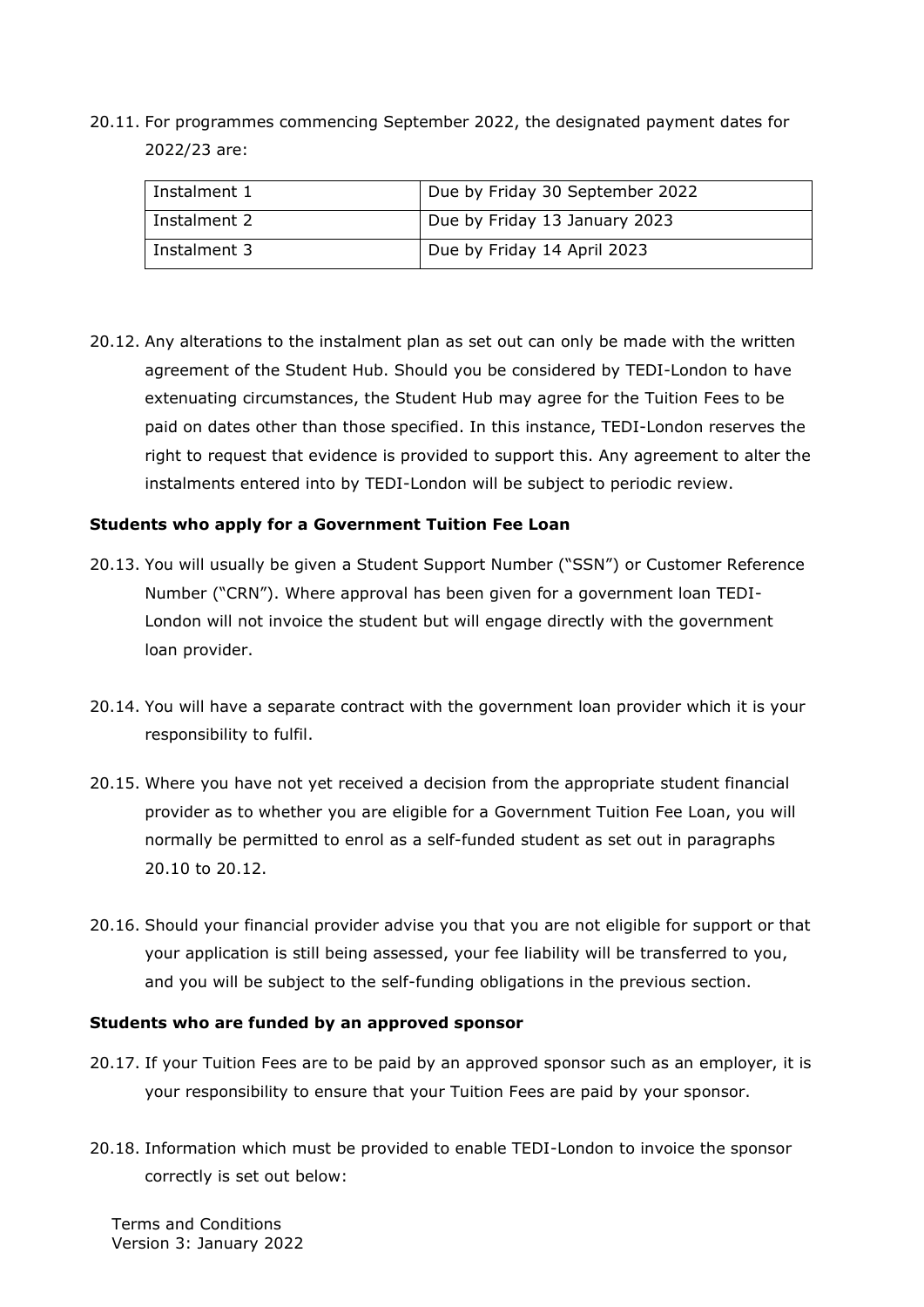- a. an official letter of sponsorship on the organisation's headed paper signed by an authorised signatory of the sponsor
- b. the invoice address, contact details and name of the official contact at the sponsor, and
- c. the full name of the student and the total amount of the sponsorship.
- 20.19. TEDI-London will invoice the sponsor directly and payment must be made in full in line with the payment terms (30 days) set out on the invoice. The option of paying by instalments is not available to sponsors.
- 20.20. Should the sponsor default on payments or withdraw funding, the liability will be transferred to you, and responsibility will fall upon you to clear any overdue balance in full. In these circumstances, you must contact the Student Hub and make acceptable arrangements to pay any outstanding Tuition Fees promptly.

#### **International Student Payments**

- 20.21. All international students who require a Student visa to study in the UK and are looking to study at TEDI-London will be required to pay a non-refundable deposit to secure a place on their programme and to obtain a Confirmation of Acceptance ("CAS").
- 20.22. At TEDI-London's sole discretion, certain students will be exempt from having to pay the deposit, for example Students from the United States of America who have approved US Federal Aid and Students fully funded by an official governmental body, the British Council or any international organisation, international company, university, or a UK Independent school. The amount of deposit payable, along with payment instructions, will be confirmed to you in your offer letter from TEDI-London. The minimum deposit payable for the academic year 2022/23 is £4,000 (four thousand British sterling pounds).
- 20.23. Deposit payments made to TEDI-London will be deducted from your total annual Tuition Fee liability as set out in the offer letter. Where payment of Tuition Fees by instalments is selected, the balance of the total annual Tuition Fee (after deduction of the deposit) will be split into 3 equal instalments. Instalments for 2022/23 are payable as set out below:

| Instalment 1 | Due by Friday 30 September 2022 |
|--------------|---------------------------------|
| Instalment 2 | Due by Friday 13 January 2023   |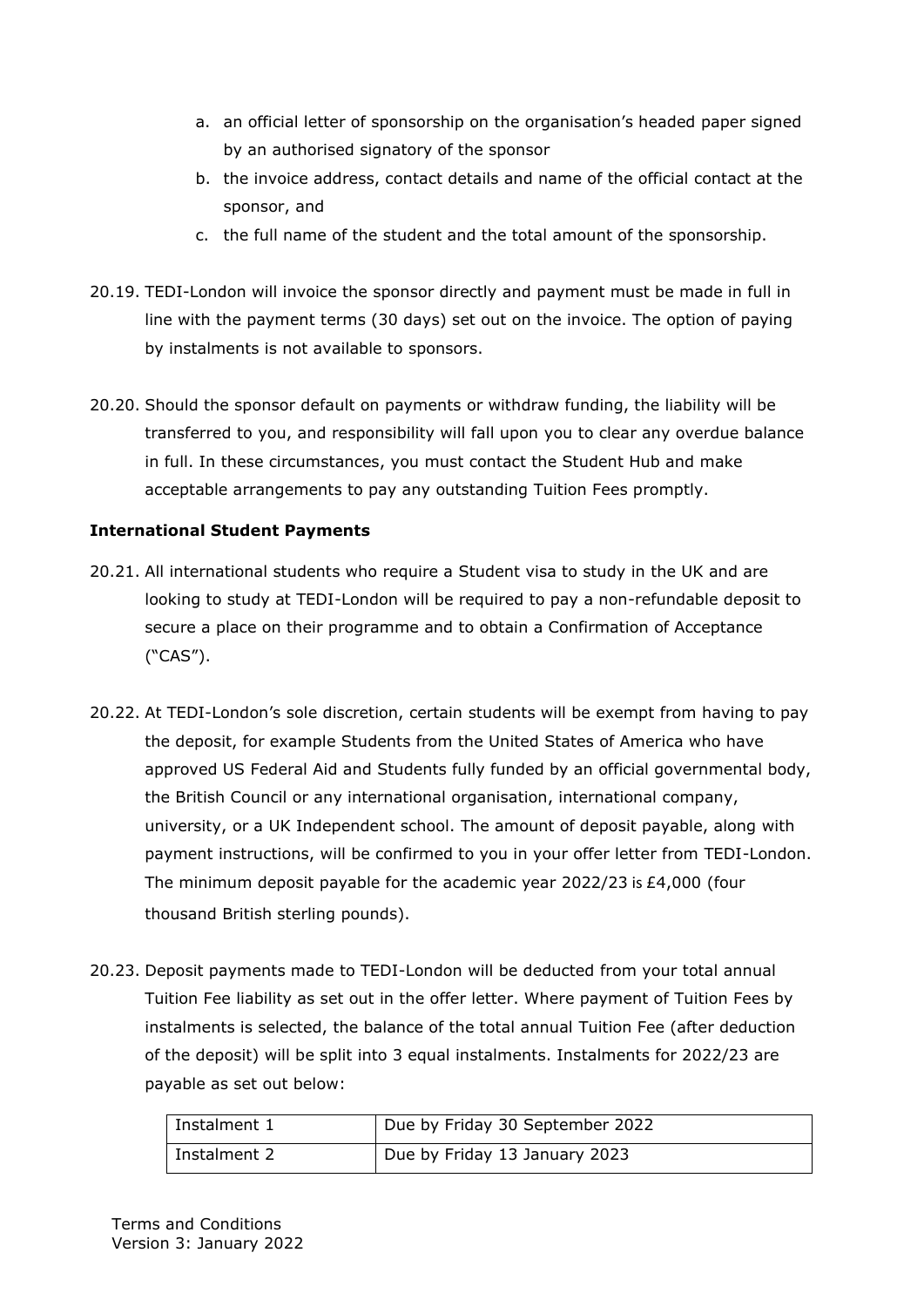| l Instalment 3 | Due by Friday 14 April 2023 |
|----------------|-----------------------------|
|----------------|-----------------------------|

- 20.24. We commence debt recovery action for unpaid fees after a period of 14 days and will contact you to discuss outstanding fees. Your account may be referred to a debt collection agency after this process has been exhausted and this may result in legal action being taken against you. The following also applies:
	- a. Unpaid Tuition Fees: Your assessment results may be withheld, you may not be allowed to continue with your programme, you may be prevented from registering for the next year of your programme or from receiving an award or from attending a graduation ceremony.
	- b. Other unpaid fees: you may be prevented from attending a graduation ceremony.
- 20.25. Refunds will be paid by the same method of payment to the payer of the fees to which the refund relates.
- 20.26. No discount on your Tuition Fees is given if you join the programme late.
- 20.27. Where admission onto our programmes outside of the normal cycle has been allowed in line with our Admissions Policy, tuition fees will be determined on a caseby-case basis.

# <span id="page-17-0"></span>**21. CIRCUMSTANCES OUTSIDE OUR CONTROL**

- 21.1. Circumstances outside of our control may include (yet are not exclusive to) the lack of availability of key staff without whom we cannot provide our services; over- or under demand from students; lack of funding; the acts or omissions of third parties; cancellation of third party licences; changes in the requirements of an accrediting body; strikes and other industrial action; and other events such as government restrictions, pandemics, civil unrest, severe weather or failure of public or private communications networks.
- 21.2. If our services to you are affected by an event referred to in paragraph 21.1, we will give you as much notice as possible and, where necessary, take reasonably practicable steps to mitigate the effects on the services it provides to you, which will involve every effort being made to preserve the continuation of your study.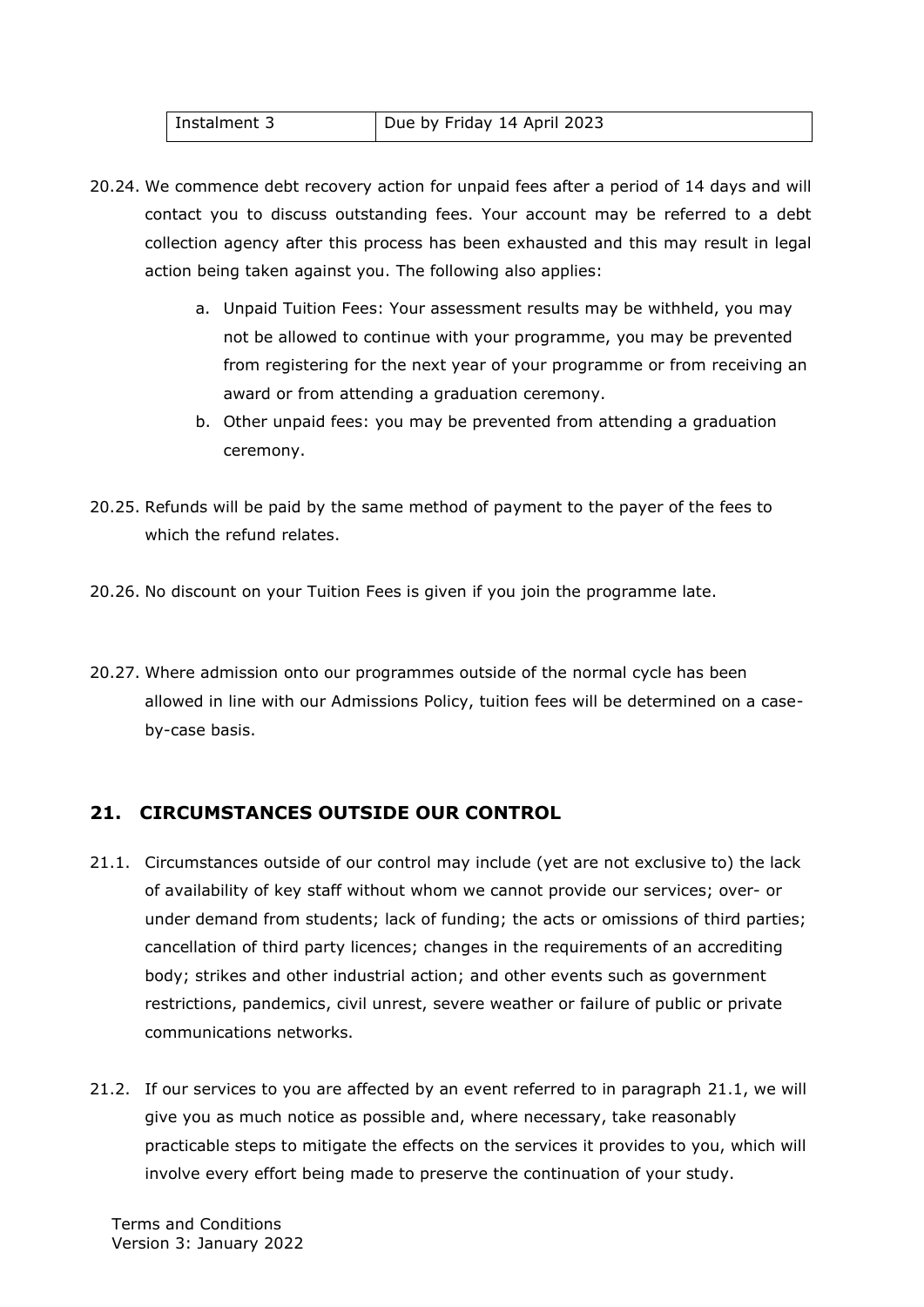21.3. We will not be liable for events outside our control which have not been foreseen (examples include industrial action, staff illness, changes to higher education funding).

# <span id="page-18-0"></span>**22. OUR LIABILITY TO YOU**

- 22.1. **If we fail to comply with our contract with you, we are responsible for any loss or damage you suffer that is a foreseeable result of our breach of contract or failure to use reasonable skill and care. However, we are not responsible for any loss or damage that is not foreseeable. Loss or damage is foreseeable if it is an obvious consequence of our breach or if it was contemplated by you and us at the time the contract was agreed.**
- 22.2. We do not exclude or limit in any way our liability for:
	- a. death or personal injury caused by the negligence of TEDI-London or its employees, agents, or sub-contractors,
	- b. fraud or fraudulent misrepresentation, or
	- c. any other act or omission, liability for which may not be limited by law.
- 22.3. Subject to paragraph 22.2, our total liability to you (whether in contract, tort (including negligence), breach of statutory duty, or otherwise), in connection with your contract with us shall be limited to the value of the tuition fees paid by you or on your behalf or the amount, if any, that we receive from our insurers in respect of a particular loss, whichever is the greater.
- 22.4. You will not be liable to us for any failure or delay in performing your obligations under this contract which is due to any cause beyond your reasonable control. Similarly, we will not be liable to you for any failure or delay in performing our obligations under this contract which is due to any cause beyond our reasonable control (including, but not exclusive to, those circumstances described in paragraph 21.1).

# <span id="page-18-1"></span>**23. TERMINATING YOUR CONTRACT**

- 23.1. **We may withdraw you, thereby terminating your contract at any time if you are in material breach of these Terms and Conditions for example (but not limited to) the following circumstances:** 
	- **a. If you have provided false, inaccurate, or misleading information in your application.**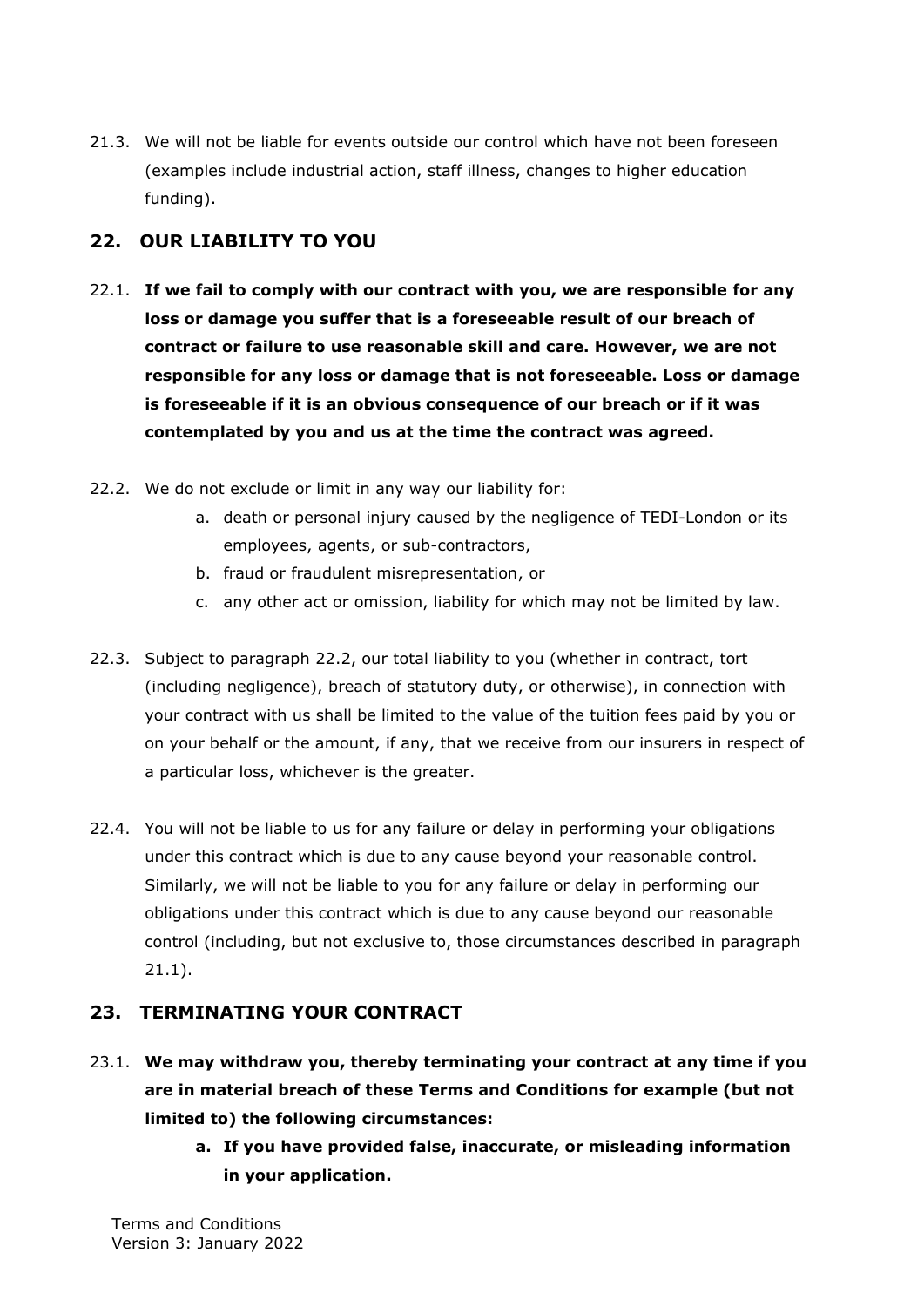- **b. If you fail to meet the specific conditions or requirements for your programme.**
- **c. If you fail to meet the conditions of your offer letter.**
- **d. If you no longer meet immigration requirements.**
- **e. If you acquire a relevant criminal conviction, as defined by our accrediting bodies.**
- **f. If you fail to register.**
- **g. If you fail to progress through the programme, in line with the requirements set out in the [Academic Award Regulations.](https://tedi-london.ac.uk/policies/)**
- **h. If you fail to pay your tuition fees by the required deadline.**
- **i. If you are found to have committed serious misconduct, as outlined in the [Student Discipline Policy.](https://tedi-london.ac.uk/policies/)**

#### <span id="page-19-0"></span>**24. GENERAL**

- 24.1. If any provision of this agreement is or becomes void, illegal, invalid, or unenforceable, that shall not affect the legality, validity, or enforceability of the other provisions.
- 24.2. These Terms and Conditions and the documents referred to in this document override any other communication, document or representation made by us, either in writing or orally. These terms and conditions are the entire understanding between you and us about your programme and replace any other undertakings or representations.
- 24.3. This agreement is personal to you; you are prohibited from assigning or transferring it or any of the rights and obligations under it to a third party.
- 24.4. Neither party intends that any of the terms of this agreement will be enforceable by any third party, by virtue of the Contracts (Rights of Third Parties) Act 1999.
- 24.5. Failure to enforce any of the provisions of this agreement will not constitute a waiver of any provision and will not affect our right to enforce that or any other provision.
- 24.6. A reference to a Regulation or Policy shall include any amendments made from time to time under that Regulation or Policy.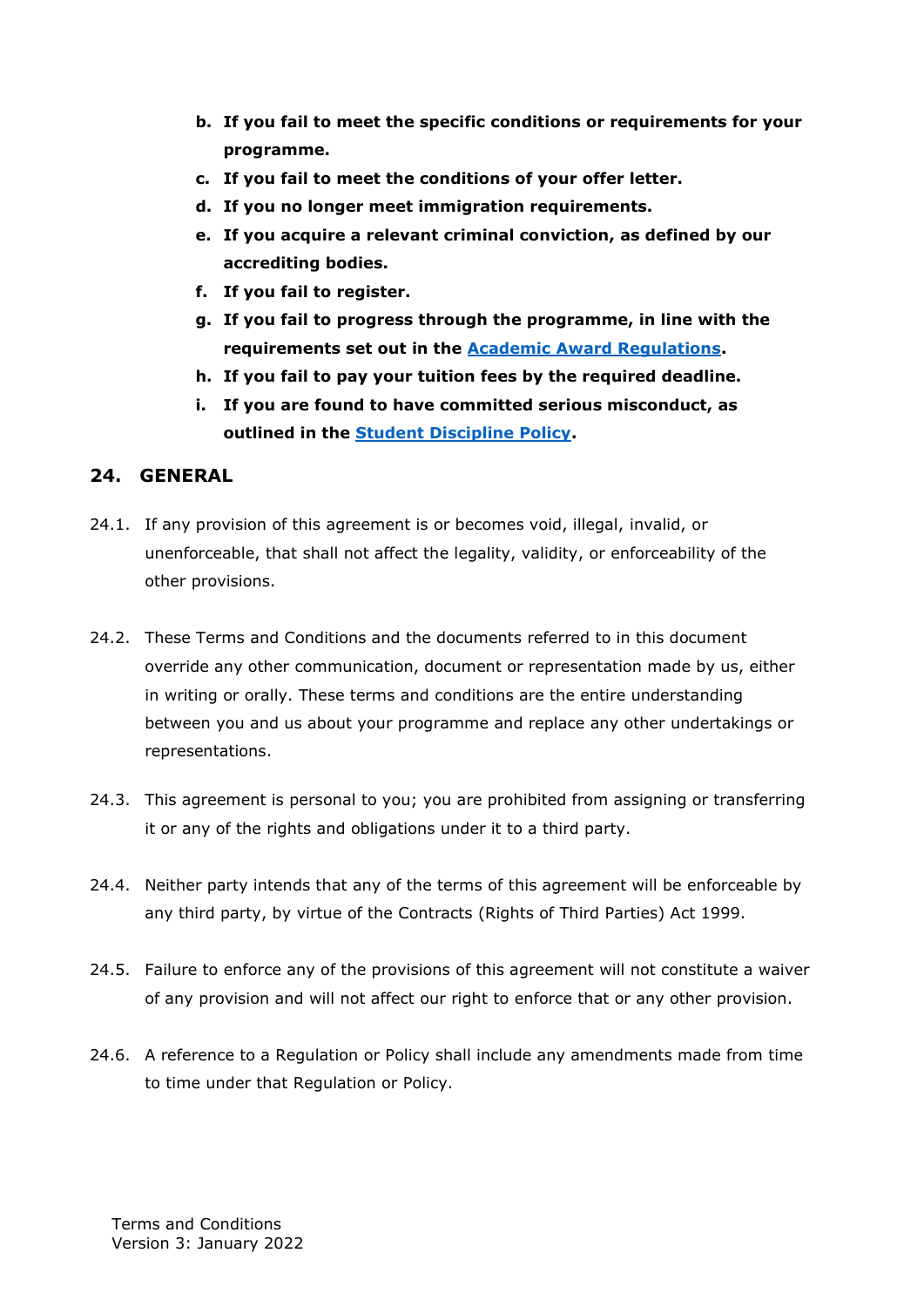24.7. The relationship between us shall be governed by and in accordance with the laws of England and Wales and both parties agree to submit to the non-exclusive jurisdiction of the Courts of England and Wales.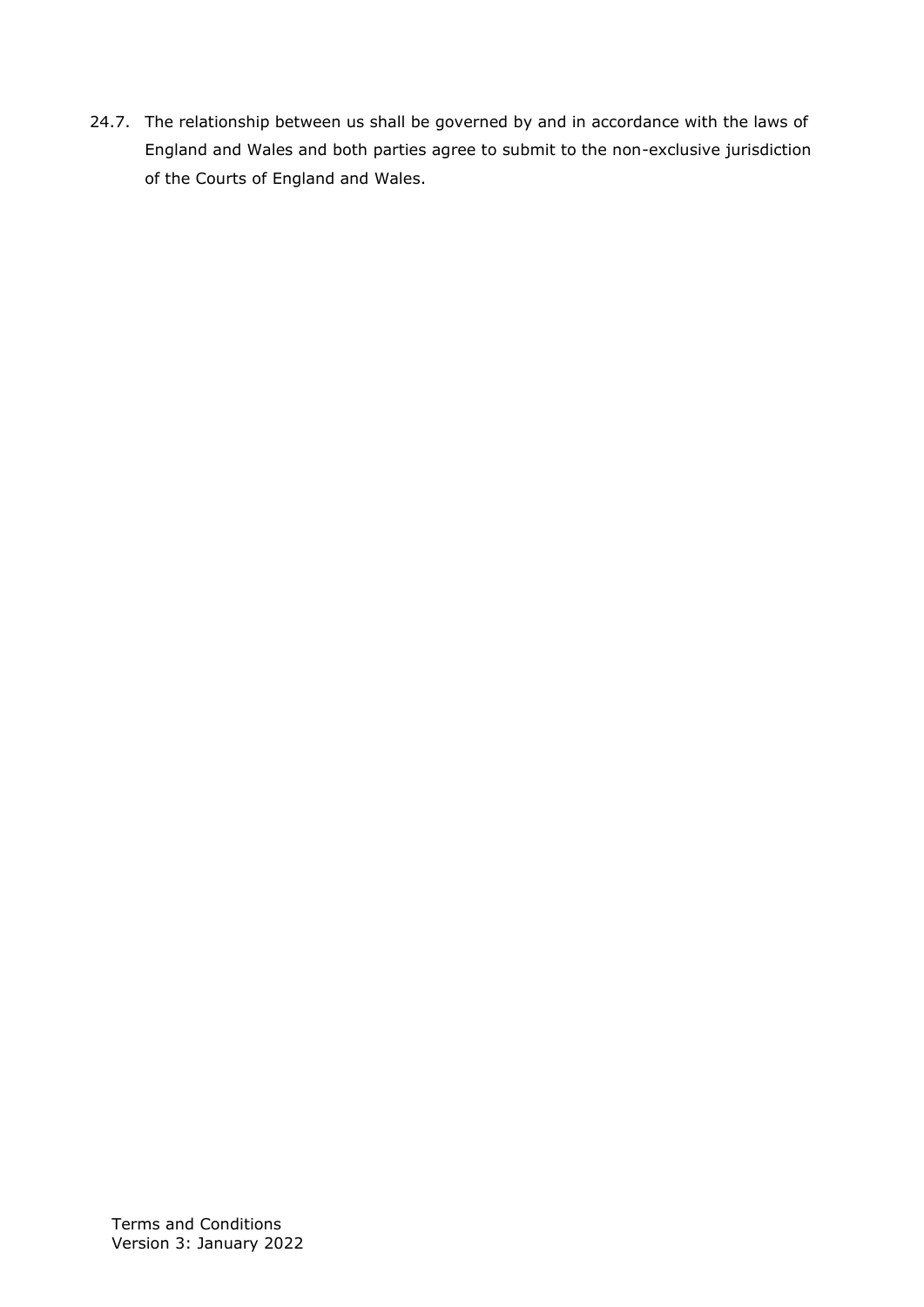# <span id="page-21-0"></span>**APPENDIX A - STATUTORY CANCELLATION FORM**

#### **RIGHT TO CANCEL**

You have the right to cancel your Student Contract within a 'cooling off' period of 14 days after the day you accept our offer of a place to study, provided you have not already begun your programme.

If you wish to exercise the right to cancel, you must inform TEDI-London in writing. You can do so by email (address) or you may wish to use this form.

#### **EFFECTS OF CANCELLATION**

If you cancel this contract, we will reimburse to you all payments received from you. We will make the reimbursement using the same means of payment as you used for the initial transaction. If you requested to begin the performance of services during the cancellation period, you must pay us the fee for the service performed from the moment of your request until your notification of cancellation.